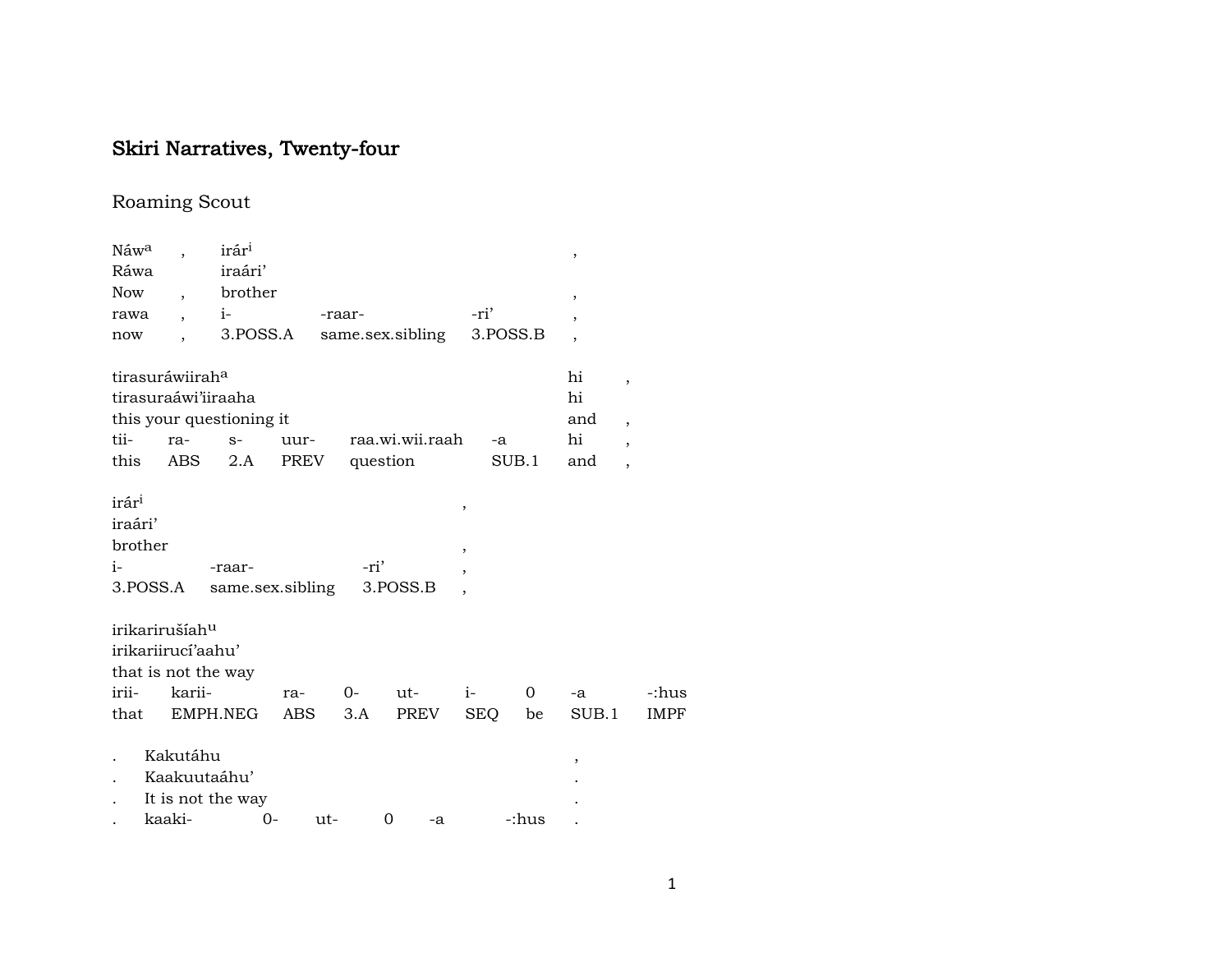. NEG.IND.3A 3.A PREV be SUB.1 IMPF .

| tíkuraitustárurah^š<br>tíkuuraa'iitustaárurahac<br>I am forgetting my stories<br>ti-<br>ku-<br>raa.iit.us-<br>hurahac<br>$-0$<br>uur-<br>raar-<br>IND.3A<br>1.P<br>POSS.P<br>PL<br>disappear<br>PERF<br>story<br>irár <sup>i</sup><br>,<br>Iraári'<br><b>Brother</b><br>,<br>-ri'<br>$i-$<br>-raar-<br>3.POSS.A<br>same.sex.sibling<br>3.POSS.B<br>tikuráhurahaš<br>tikuuraáhurahac<br>I am losing mine<br>hurahac<br>ti-<br>ku-<br>$-0$<br>uur-<br>raar-<br>IND.3A<br>1.P<br>POSS.P<br>disappear<br>PERF<br>3PL.INAN.P |
|-------------------------------------------------------------------------------------------------------------------------------------------------------------------------------------------------------------------------------------------------------------------------------------------------------------------------------------------------------------------------------------------------------------------------------------------------------------------------------------------------------------------------|
|                                                                                                                                                                                                                                                                                                                                                                                                                                                                                                                         |
|                                                                                                                                                                                                                                                                                                                                                                                                                                                                                                                         |
|                                                                                                                                                                                                                                                                                                                                                                                                                                                                                                                         |
|                                                                                                                                                                                                                                                                                                                                                                                                                                                                                                                         |
|                                                                                                                                                                                                                                                                                                                                                                                                                                                                                                                         |
|                                                                                                                                                                                                                                                                                                                                                                                                                                                                                                                         |
|                                                                                                                                                                                                                                                                                                                                                                                                                                                                                                                         |
|                                                                                                                                                                                                                                                                                                                                                                                                                                                                                                                         |
| wikakatiriratawiku<br>Wikaakaatiriiraatawiiku<br>Mine are no longer among us<br>kaaka-<br>wii-<br>$t-$<br>ir-<br>ri-<br>kus<br>$-0$<br>tawi<br>uur-<br>raa-                                                                                                                                                                                                                                                                                                                                                             |
| NEG.ID.1/2A<br>POSS.1/2A<br>PHYS.POSS<br>POSS.A<br><b>PERF</b><br>1.A<br>be.among<br>be.sitting<br>now<br>way                                                                                                                                                                                                                                                                                                                                                                                                           |
| raítus <sup>u</sup>                                                                                                                                                                                                                                                                                                                                                                                                                                                                                                     |
| raa'iitusu'                                                                                                                                                                                                                                                                                                                                                                                                                                                                                                             |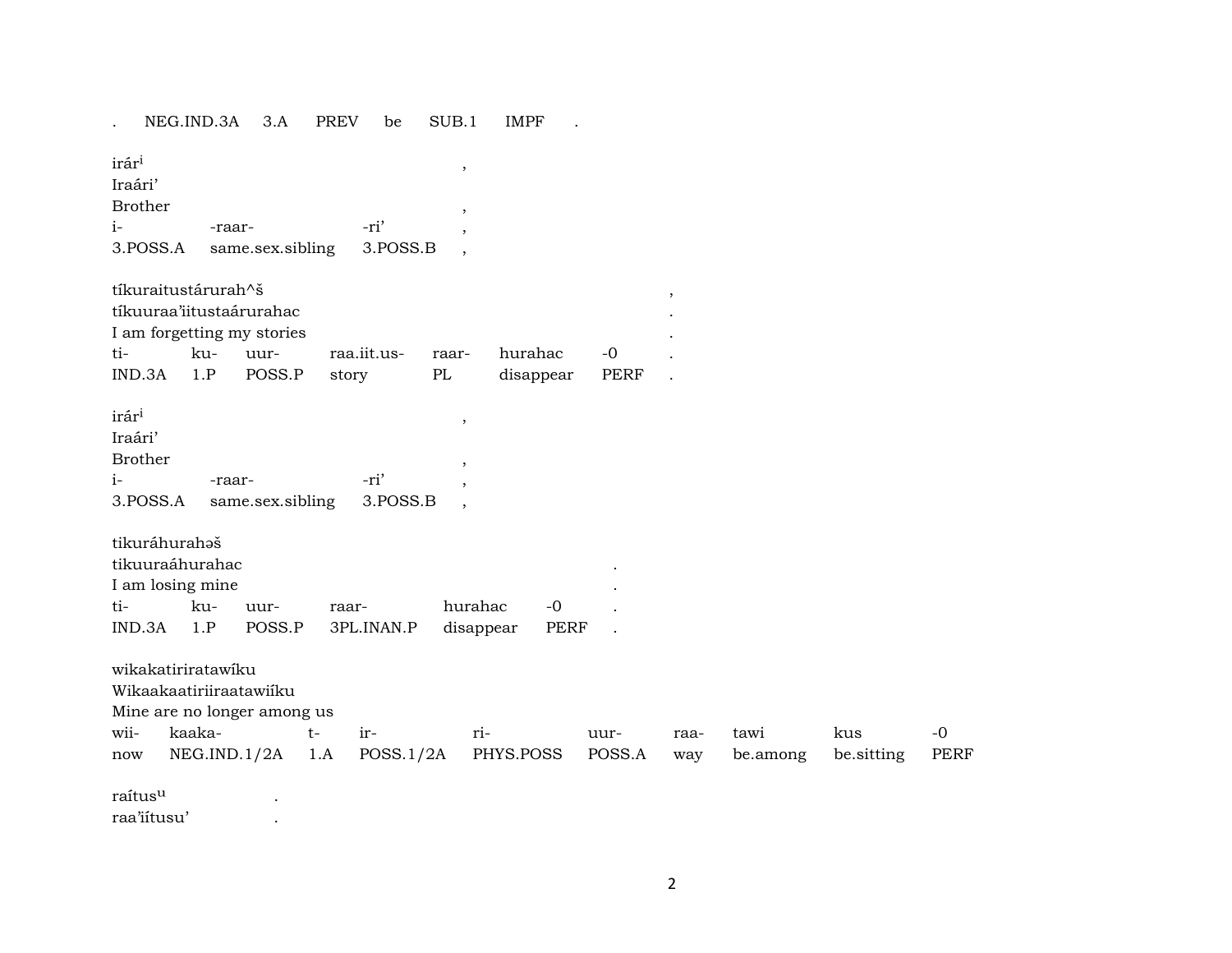| stories<br>raa.iit.us<br>story                                                                            |                                                             | $-u$ <sup><math>\prime</math></sup><br><b>NOM</b>                  |                  |                   |                              |                                                         |                     |              |                                                    |             |                 |                   |               |
|-----------------------------------------------------------------------------------------------------------|-------------------------------------------------------------|--------------------------------------------------------------------|------------------|-------------------|------------------------------|---------------------------------------------------------|---------------------|--------------|----------------------------------------------------|-------------|-----------------|-------------------|---------------|
| $\bf I$<br>$\rm I$<br>And<br>$\mathbf{i}$<br>and                                                          | $\overline{\phantom{a}}$<br>$\cdot$<br>$\ddot{\phantom{0}}$ | irári<br>iraári'<br>brother<br>$i-$<br>3.POSS.A                    | -raar-           | same.sex.sibling  | -ri'                         | $\,$<br>$\overline{\phantom{a}}$<br>3.POSS.B<br>$\cdot$ |                     |              |                                                    |             |                 |                   |               |
| tii-<br>this                                                                                              | tirətuharikawahu<br>ra-<br>ABS                              | tiratuuhaaríkaawahu<br>these I am telling you<br>$t-$<br>1.A       | ir-<br>PREV.1/2A | $a-$              | $ut -$<br>2.P<br><b>PREV</b> | raa.ri.kaa.a<br>reveal.to                               | -wa                 | <b>DIST</b>  | -hus<br><b>IMPF.SUB</b>                            |             |                 |                   |               |
| nuháa<br>ruuhá'a<br>ra-<br><b>ABS</b>                                                                     | He is the cause<br>$0-$<br>3.A                              | $ut-$<br><b>PREV</b>                                               | raar             | be.the.cause      | $\overline{z}$<br>EX         |                                                         |                     |              |                                                    |             |                 |                   |               |
| ra-<br>INF.A                                                                                              | raahkuwicka'a<br>when He thought<br>$0-$<br>3.A             | nahkuwiškaatiastirakitak <sup>u</sup><br>ar-<br>EV                 | ku-<br>INF.B     | wicka<br>want     | $-a$<br>SUB.1                | Atí'as<br>our Father<br>ati-<br>1.POSS                  | as<br>father        | tii-<br>this | tirakítaku<br>this one above:<br>ra-<br><b>ABS</b> | $0-$<br>3.A | kita-<br>on.top | kus<br>be.sitting | $-0$<br>SUB.4 |
| $\boldsymbol{\zeta}\boldsymbol{\zeta}$<br>$\boldsymbol{\mathcal{C}}$<br>$\pmb{\mathsf{H}}$<br>$\pmb{\Pi}$ | kitaraítusu<br>kii-<br><b>HORT</b>                          | Kiitaraa'iitusu<br>Let me give a story to you<br>$i-$<br>CONT.1/2A |                  | $t-$<br>a-<br>1.A | raa.iit.us-<br>2.P<br>story  | uh<br>give                                              | $-0$<br><b>PERF</b> |              |                                                    |             |                 |                   |               |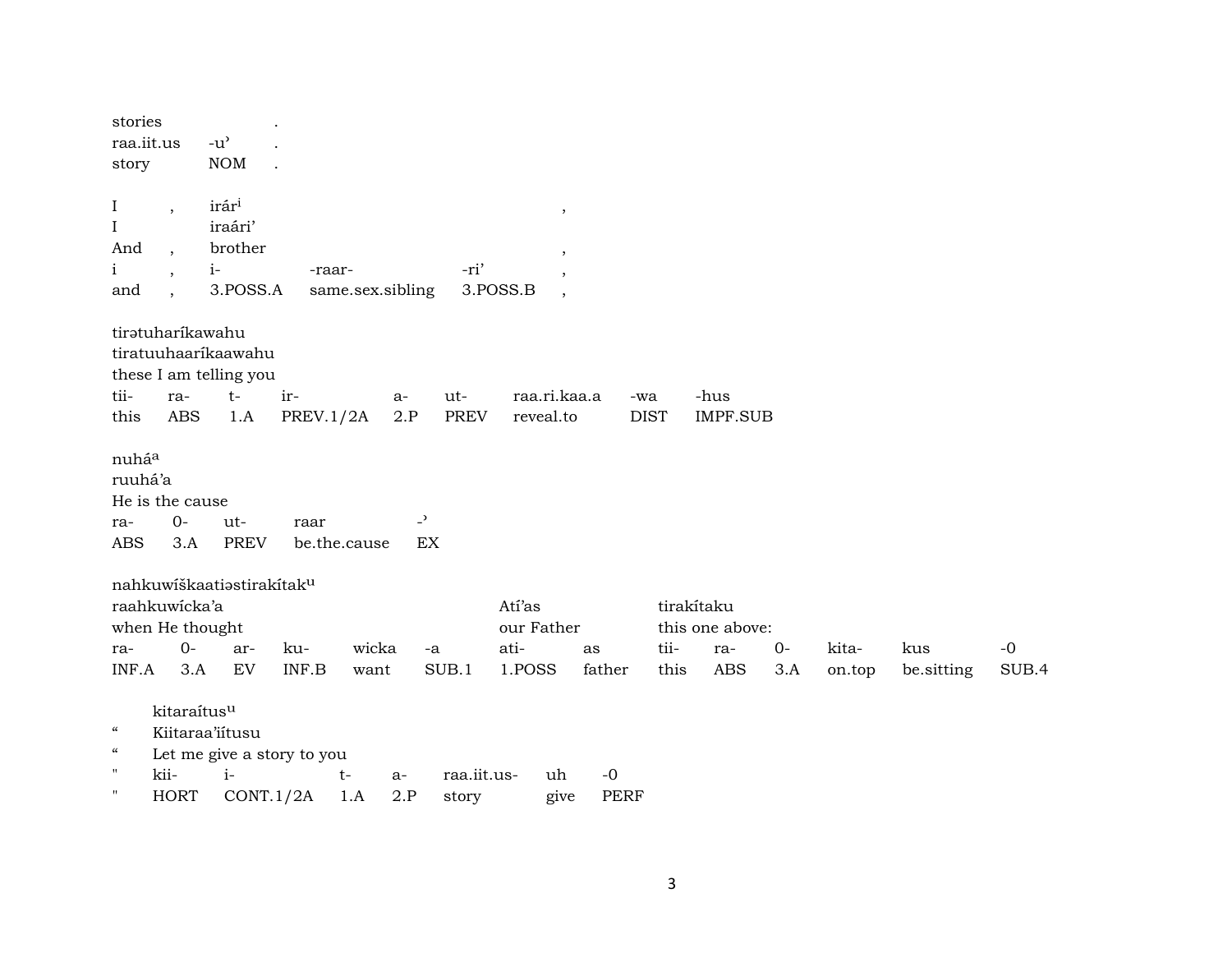|                          | kúrahus<br>kúrahus<br>old man                                                   | tírak <sup>u</sup><br>tíraaku<br>this one       |         |                                         |              |                    |              | $\, ,$                  | 11<br>$\blacksquare$ |      |
|--------------------------|---------------------------------------------------------------------------------|-------------------------------------------------|---------|-----------------------------------------|--------------|--------------------|--------------|-------------------------|----------------------|------|
|                          | kurahuus                                                                        | tii-                                            | ra-     | $0-$                                    | kus          |                    | $-0$         |                         | $\pmb{\mathsf{H}}$   |      |
| old.man                  |                                                                                 | this                                            | ABS     | 3.A                                     | be.sitting   |                    | SUB.4        |                         | $\pmb{\mathsf{H}}$   |      |
| hi<br>and                | hirikutuhá <sup>a</sup>                                                         | rikutuuhá'a<br>that is the reason               |         |                                         |              |                    |              |                         |                      |      |
| hi                       | riku-                                                                           | ti-                                             |         | $0-$                                    | ut-          | raar               |              | $\overline{z}$          |                      |      |
| and                      | that.is                                                                         |                                                 | IND.3A  | 3.A                                     | <b>PREV</b>  |                    | be.the.cause | EX                      |                      |      |
| ra-<br>INF.A             | nakukuharíka <sup>a</sup><br>rakukuuhaarikaa'a<br>His telling me<br>$0-$<br>3.A | $a-$                                            | PREV.3A | ku-<br>1.P                              | ku-<br>INF.B | ut-<br><b>PREV</b> |              | raa.ri.kaa.a<br>tell.to | -0<br>SUB.4          |      |
| $\overline{\phantom{a}}$ | hirutikuwišuksa                                                                 |                                                 |         |                                         |              |                    |              |                         |                      |      |
|                          | Hiru                                                                            | tikuwicaksa                                     |         |                                         |              |                    |              |                         |                      |      |
|                          | Then                                                                            | it comes into my mind                           |         |                                         |              |                    |              |                         |                      |      |
|                          | hiruu                                                                           | ti-                                             | $0-$    | ku-                                     |              | wicaks.aar         |              | -0                      |                      |      |
|                          | then                                                                            | IND.3A                                          | 3.A     | 1.P                                     |              | come.to.mind       |              | PERF                    |                      |      |
| hi<br>and                | hiirirutatuširíšis                                                              | iriruutatuciriícis<br>thereupon I would know it |         |                                         |              |                    |              |                         |                      |      |
| hi                       | irii-                                                                           | ruu-                                            | ta-     |                                         | t-           | ut-                | $i-$         |                         | riicis               | -0   |
| and                      | then                                                                            | then                                            |         | IND.1/2A                                | 1.A          | PREV               |              | SEQ                     | learn.about          | PERF |
|                          | Hiru<br>There                                                                   | hiruárarutiruatn<br>a<br>and                    |         | raaruutiruú'at<br>then it is just clear |              |                    |              |                         |                      |      |
|                          | hiruu                                                                           | a                                               | raa-    | ruu-                                    | ti-          |                    | 0-           | ruu.at                  | -0                   |      |
|                          |                                                                                 |                                                 |         |                                         |              |                    |              |                         |                      |      |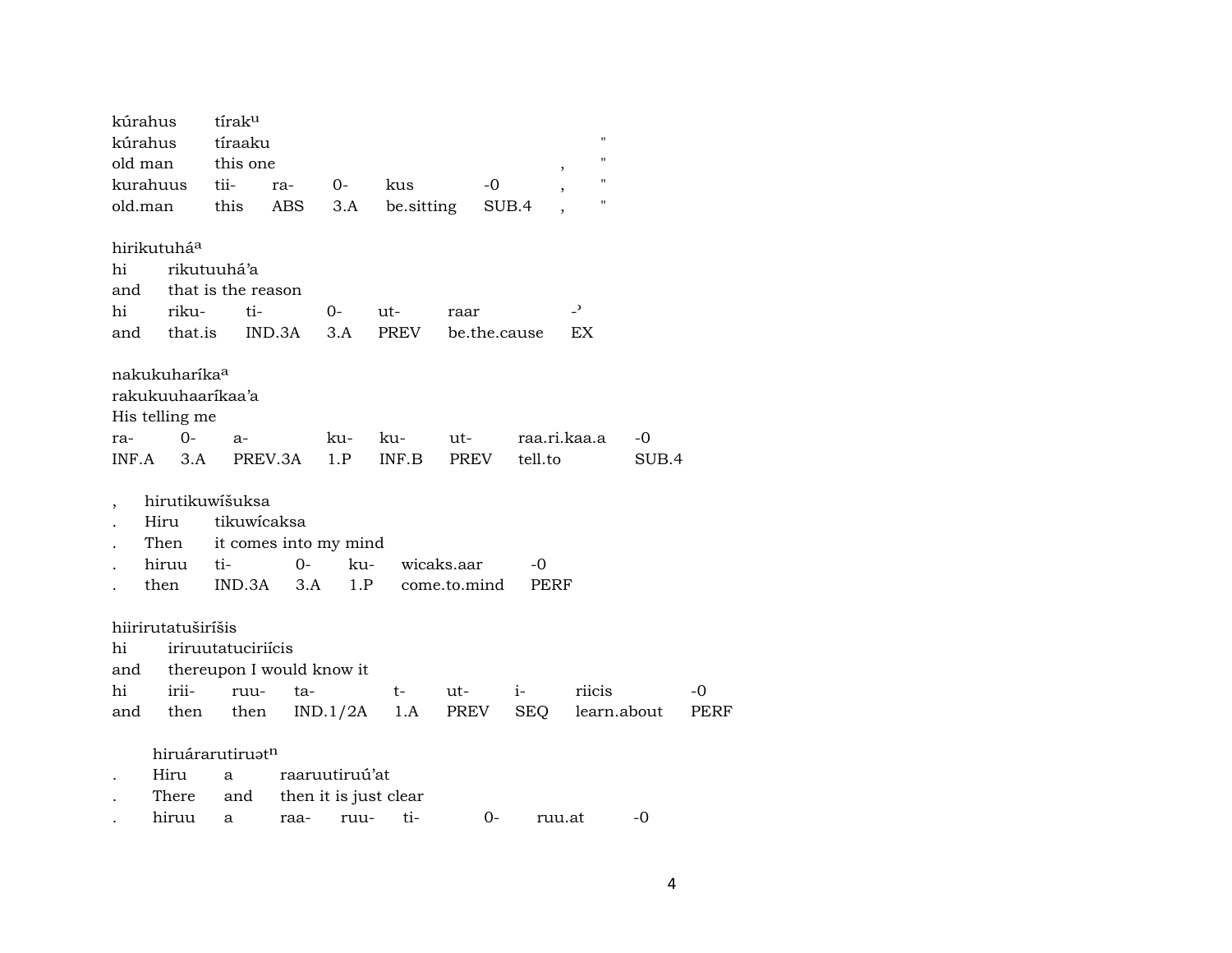|  | there | and | iust | then |  |  | IND.3A 3.A way.to.go | PERF |
|--|-------|-----|------|------|--|--|----------------------|------|
|--|-------|-----|------|------|--|--|----------------------|------|

| Náw <sup>a</sup><br>Ráwa<br><b>Now</b><br>rawa                                                                                                                                                                      |                                                                                                                       | irár <sup>i</sup><br>iraári'<br>brother<br>$i-$ |      | -raar-           |      | -ri'        | $\overline{\phantom{a}}$<br>$\overline{\phantom{a}}$<br>$\overline{\phantom{a}}$ | kúrahus<br>kúrahus<br>old men<br>kurahuus |  |  |  |
|---------------------------------------------------------------------------------------------------------------------------------------------------------------------------------------------------------------------|-----------------------------------------------------------------------------------------------------------------------|-------------------------------------------------|------|------------------|------|-------------|----------------------------------------------------------------------------------|-------------------------------------------|--|--|--|
| now                                                                                                                                                                                                                 |                                                                                                                       | 3.POSS.A                                        |      | same.sex.sibling |      | 3.POSS.B    |                                                                                  | old.man                                   |  |  |  |
| tihwakiahu<br>tihwakí'aahu'<br>they say<br>ti-<br>waki.a<br>$O -$<br>-:hus<br>ir-<br>3.A<br>PL.3A<br>say.PL.IMPF<br>IND.3A<br><b>IMPF</b><br>tiruksuriwáw <sup>i</sup><br>tiruksuriiwaáwi<br>these who used to live |                                                                                                                       |                                                 |      |                  |      |             |                                                                                  |                                           |  |  |  |
| tii-                                                                                                                                                                                                                |                                                                                                                       | $0-$                                            | uks- | hurii            |      |             |                                                                                  |                                           |  |  |  |
|                                                                                                                                                                                                                     | ra-                                                                                                                   |                                                 |      |                  | -waa | -wi         |                                                                                  |                                           |  |  |  |
|                                                                                                                                                                                                                     | <b>AOR</b><br>this<br>3.A<br>live.PL<br>ABS<br><b>DIST</b><br>SUB.L<br>tiharáwah^tn<br>Tihaaráwaahat<br>these Heavens |                                                 |      |                  |      |             |                                                                                  |                                           |  |  |  |
| tii-                                                                                                                                                                                                                | haa-                                                                                                                  | ra-                                             | $0-$ | a.hak            |      | -waa        | -0                                                                               |                                           |  |  |  |
| this                                                                                                                                                                                                                | here                                                                                                                  | ABS                                             | 3.A  | extend.in.a.line |      | <b>DIST</b> | SUB.4                                                                            |                                           |  |  |  |
| tiharuharuturuh^t <sup>n</sup>                                                                                                                                                                                      |                                                                                                                       |                                                 |      |                  |      |             |                                                                                  |                                           |  |  |  |

Tiharuuhaaruúturuuhat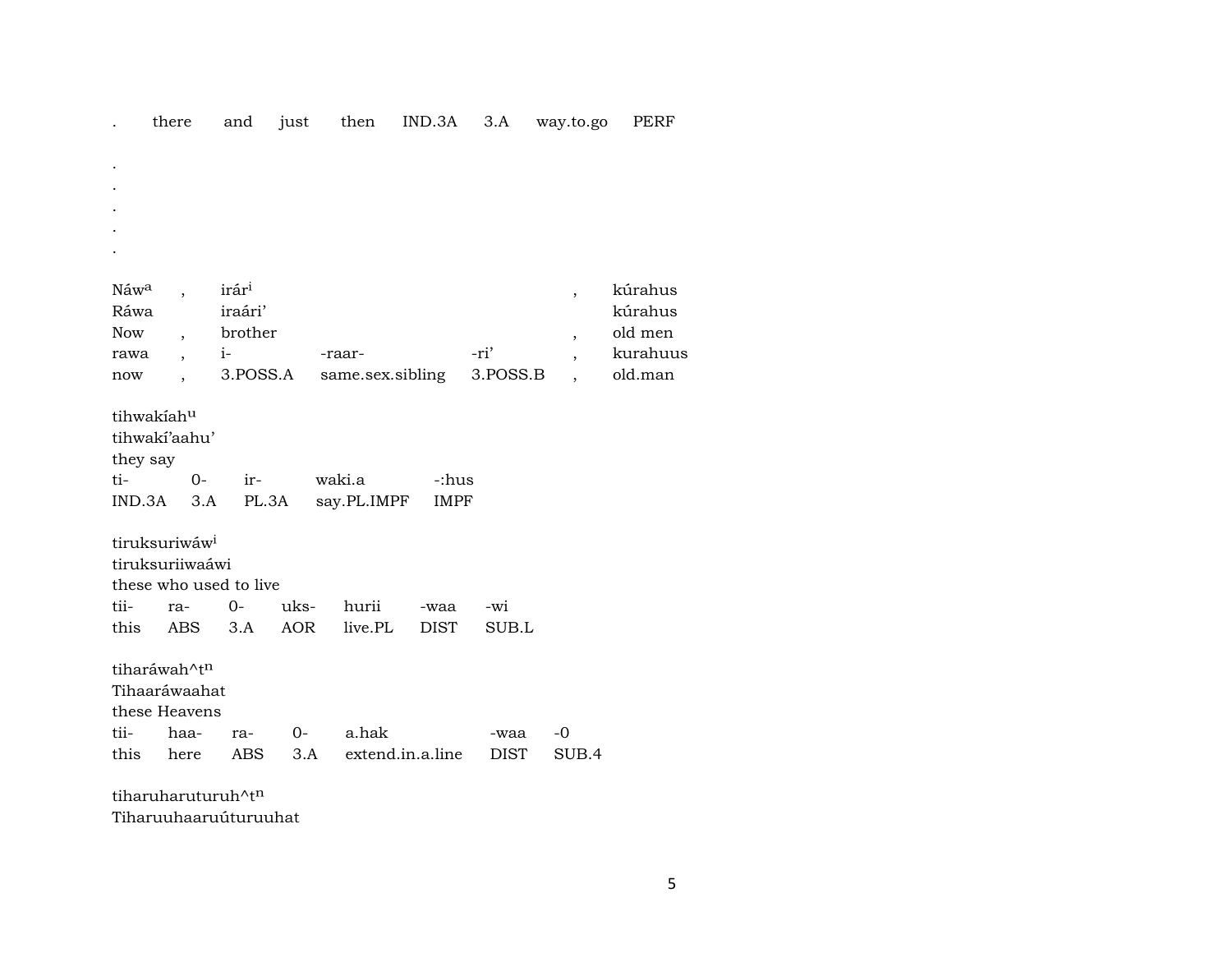|                          | This Trail Of Dust   |     |         |             |           |                        |                  |   |       |
|--------------------------|----------------------|-----|---------|-------------|-----------|------------------------|------------------|---|-------|
| tii-                     | $O -$<br>haa-<br>ra- |     |         | ut-         |           | raar.huutuur-<br>u.hak |                  |   | -0    |
| this                     | here                 | ABS | 3.A     | <b>PREV</b> |           | trail.of.dust          | extend.in.a.line |   | SUB.4 |
|                          |                      |     |         |             |           |                        |                  |   |       |
|                          | tatarapakiahu        |     |         |             |           |                        |                  | , |       |
|                          | Tataraapaki'aahu'    |     |         |             |           |                        |                  |   |       |
|                          | We call it           |     |         |             |           |                        |                  |   |       |
|                          | ta-                  | t-  | $a-$    |             | rak-      | waki.a                 | -:hus            |   |       |
|                          | IND.1/2A             | 1.A | IN.PL.P |             | $1/2$ .PL | say.PL.IMPF            | <b>IMPF</b>      |   |       |
|                          |                      |     |         |             |           |                        |                  |   |       |
| $\pmb{\zeta}\pmb{\zeta}$ |                      |     |         |             |           |                        |                  |   |       |

|                          | Tiruharutúruh^t <sup>n</sup> |        |               |                   |                                  |                          |                  |                |       |  |  |  |
|--------------------------|------------------------------|--------|---------------|-------------------|----------------------------------|--------------------------|------------------|----------------|-------|--|--|--|
| Tiruuhaaruútuuruhat      |                              |        |               |                   |                                  |                          |                  |                |       |  |  |  |
|                          | This Trail Of Dust           |        |               |                   |                                  |                          |                  |                |       |  |  |  |
| tii-                     | ra-                          | $O -$  | ut-           | -raar.huutuur     |                                  | u.hak                    |                  |                | -0    |  |  |  |
| this                     | ABS                          | 3.A    | <b>PREV</b>   | trail.of.dust     |                                  |                          | extend.in.a.line |                | SUB.4 |  |  |  |
|                          | narutū́r <sup>u</sup>        |        |               | $^{\prime\prime}$ | Náw <sup>a</sup> há <sup>a</sup> |                          |                  |                |       |  |  |  |
|                          | Raaruutuúru'                 |        |               |                   | Ráwa                             |                          | há'a             |                |       |  |  |  |
| $\cdot$                  | Trail Of Dust                |        |               |                   | <b>Now</b>                       | $\overline{\phantom{a}}$ | see              | $\cdot$        |       |  |  |  |
| $\overline{\phantom{a}}$ | raar.huutuur-                |        | $-u^{\prime}$ |                   | rawa                             | $\overline{\phantom{a}}$ | haa              | $\overline{ }$ |       |  |  |  |
| $\cdot$                  | trail.of.dust                |        | <b>NOM</b>    |                   | now                              | $\overline{\phantom{a}}$ | see              | $\overline{ }$ |       |  |  |  |
| irár <sup>i</sup>        |                              |        |               |                   | ,                                |                          |                  |                |       |  |  |  |
| iraári'                  |                              |        |               |                   |                                  |                          |                  |                |       |  |  |  |
| brother                  |                              |        |               |                   | ,                                |                          |                  |                |       |  |  |  |
| $i-$                     |                              | -raar- |               | -ri'              | ,                                |                          |                  |                |       |  |  |  |

| 3. POSS.A | same.sex.sibling | 3.POSS.B |  |
|-----------|------------------|----------|--|
|           |                  |          |  |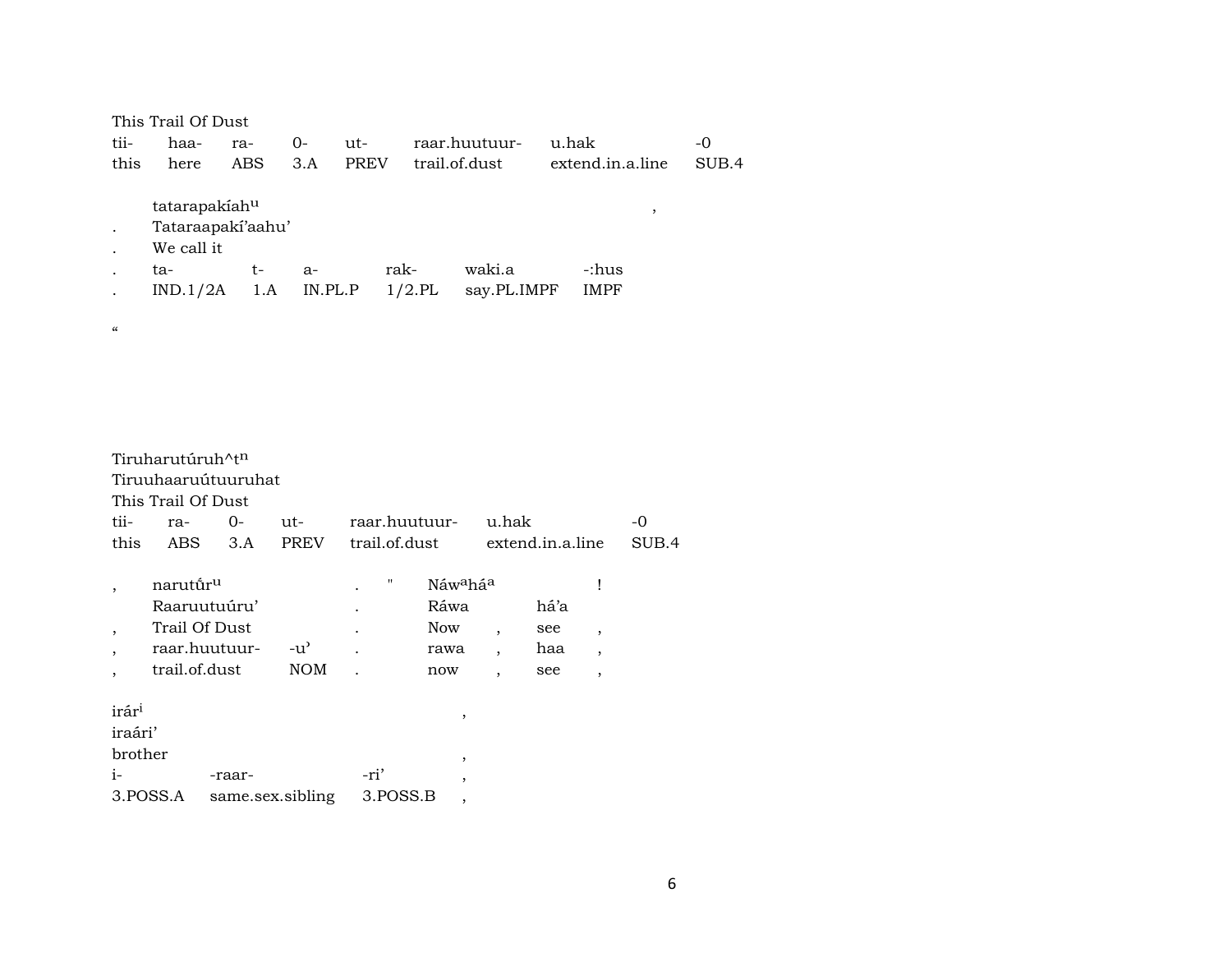|        | kakatiráita<br>kaakaatiraá'iita         |            |                          |                         |                          |             |             |    |             |             |
|--------|-----------------------------------------|------------|--------------------------|-------------------------|--------------------------|-------------|-------------|----|-------------|-------------|
|        | I do not know                           |            |                          |                         |                          |             |             |    |             |             |
| kaaka- |                                         |            |                          | $t-$                    | ir-                      |             | raa.iita    | -0 |             |             |
|        | NEG.IND.1/2A                            |            |                          | 1.A                     | PREV.1/2A                |             | know        |    | PERF        |             |
|        | irikuhuharáihku<br>iriikúhuuhaará'ihku' |            |                          |                         |                          |             |             |    |             |             |
|        |                                         |            |                          | whatever the meaning is |                          |             |             |    |             |             |
| irii-  |                                         | kuur-      |                          | ra-                     | 0-                       | ut-         | raa.ra'ihk  |    | -:hus       |             |
| what   |                                         | <b>DUB</b> |                          | <b>ABS</b>              | 3.A                      | <b>PREV</b> | mean        |    | <b>IMPF</b> |             |
|        | narutúr <sup>u</sup>                    |            |                          |                         | ,                        |             |             |    |             |             |
|        | Raaruutuúru'                            |            |                          |                         |                          |             |             |    |             |             |
|        | Trail of Dust                           |            |                          |                         |                          |             |             |    |             |             |
|        | raar.huutuur-                           |            |                          | $-u^{\prime}$           |                          |             |             |    |             |             |
|        | trail.of.dust                           |            |                          | <b>NOM</b>              |                          |             |             |    |             |             |
|        | nikutihwakiahu                          |            |                          |                         |                          |             |             |    |             | kúrahus     |
|        | Rikutihwakí'aahu'                       |            |                          |                         |                          |             |             |    |             | kúrahus     |
|        | That is what they said                  |            |                          |                         |                          |             |             |    |             | the old men |
| riku-  |                                         | ti-        |                          | $0-$                    | ir-                      |             | waki.a      |    | -:hus       | kurahuus    |
|        | that.is                                 |            | IND.3A                   | 3.A                     | PL.3A                    |             | say.PL.IMPF |    | <b>IMPF</b> | old.man     |
|        | Nawahá <sup>a</sup>                     |            |                          |                         | Ţ                        |             |             |    |             |             |
|        | Ráwa                                    |            |                          | há'a                    |                          |             |             |    |             |             |
|        | <b>Now</b>                              |            |                          | see                     | $\overline{ }$           |             |             |    |             |             |
|        | rawa                                    |            | $\overline{\phantom{a}}$ | haa                     | $\overline{\phantom{a}}$ |             |             |    |             |             |
|        | now                                     |            |                          | see                     | $\overline{\phantom{a}}$ |             |             |    |             |             |
|        | kakatiráita                             |            |                          |                         |                          |             |             |    |             |             |
|        | kaakaatiraá'iita                        |            |                          |                         |                          |             |             |    |             |             |
|        | I do not know                           |            |                          |                         |                          |             |             |    |             |             |
| kaaka- |                                         |            |                          | t-                      | ir-                      |             | raa.iita    | -0 |             |             |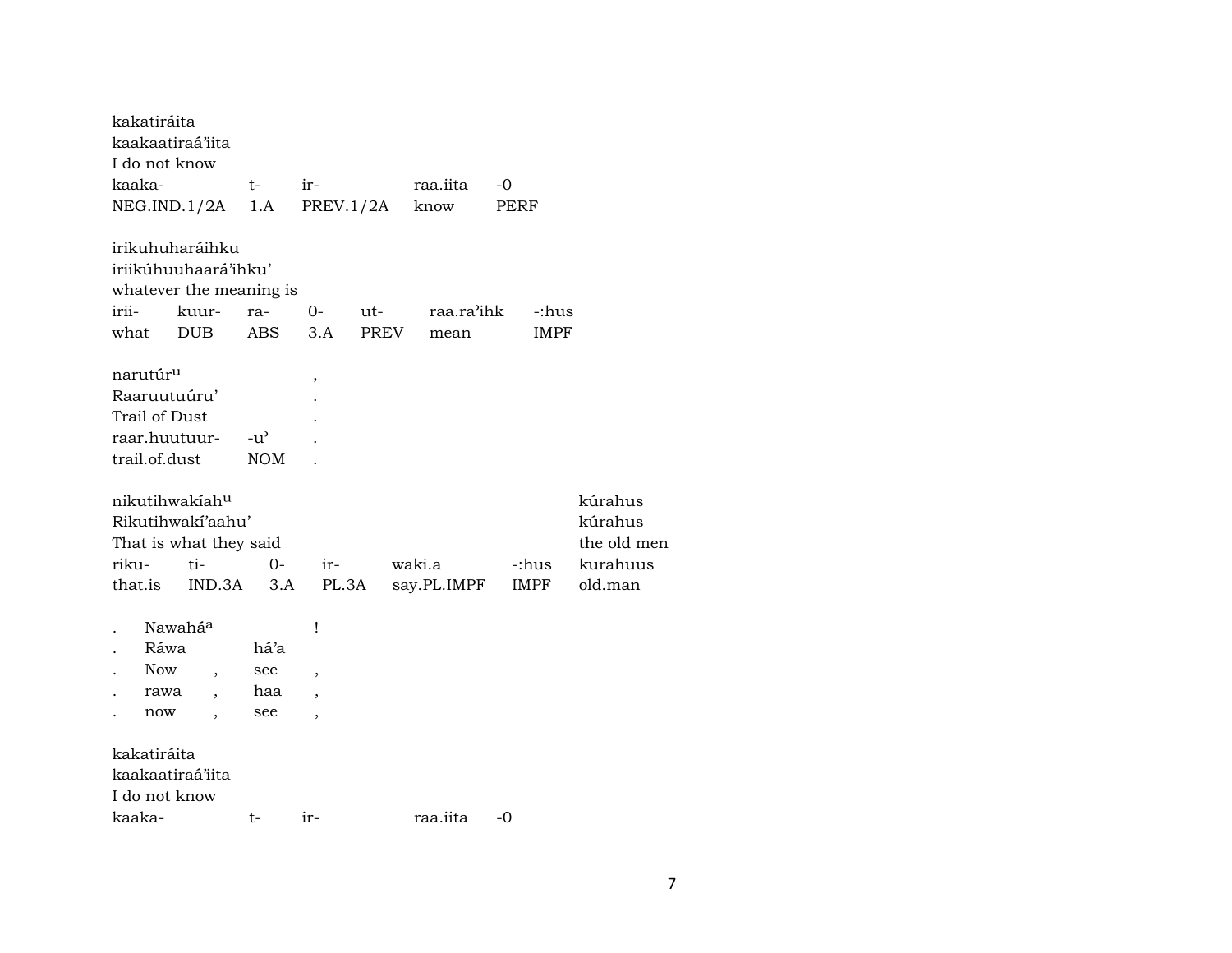### NEG.IND.1/2A 1.A PREV.1/2A know PERF

| irikuhuharáihk <sup>u</sup><br>iriikúhuuhaará'ihku'<br>whatever the meaning is |            |                   |               |                      |                  |             |      |             |             |             |  |   |
|--------------------------------------------------------------------------------|------------|-------------------|---------------|----------------------|------------------|-------------|------|-------------|-------------|-------------|--|---|
| irii-                                                                          | kuur-      |                   | ra-           | $O -$                | $ut-$            | raa.ra'ihk  |      |             | -:hus       |             |  |   |
| that                                                                           | <b>DUB</b> |                   | <b>ABS</b>    | 3.A                  | <b>PREV</b>      | mean        |      |             | <b>IMPF</b> |             |  |   |
|                                                                                |            |                   |               |                      |                  |             |      |             |             |             |  |   |
| A                                                                              |            | irár <sup>i</sup> |               |                      |                  |             |      |             |             | $\,$        |  |   |
| A                                                                              |            | iraári'           |               |                      |                  |             |      |             |             |             |  |   |
| And                                                                            |            | brother           |               |                      |                  |             |      |             |             | ,           |  |   |
| a                                                                              |            | $i-$              |               | -raar-               |                  |             | -ri' |             |             | ,           |  |   |
| and                                                                            |            |                   | 3.POSS.A      |                      | same.sex.sibling |             |      | 3.POSS.B    |             |             |  |   |
|                                                                                |            |                   |               |                      |                  |             |      |             |             |             |  |   |
| nihwakiáh <sup>u</sup>                                                         |            |                   |               |                      |                  |             |      | kúrahus     |             |             |  |   |
| rihwakí'aahu'<br>kúrahus                                                       |            |                   |               |                      |                  |             |      |             |             |             |  |   |
| they used to say                                                               |            | the old men       |               |                      |                  |             |      |             |             |             |  |   |
| ra-                                                                            | $O -$      | ir-               |               | waki.a               |                  | -:hus       |      | kurahuus    |             |             |  | Ħ |
| ABS                                                                            | 3.A        |                   | PL.3A         | say.PL.IMPF          |                  | <b>IMPF</b> |      | old.man     |             |             |  | Ħ |
|                                                                                |            |                   |               |                      |                  |             |      |             |             |             |  |   |
| witapakstá                                                                     |            |                   |               |                      |                  |             |      |             |             |             |  |   |
| Witapákstaa'                                                                   |            |                   |               |                      |                  |             |      |             |             |             |  |   |
| The head has come up                                                           |            |                   |               |                      |                  |             |      |             |             |             |  |   |
| wi-                                                                            | ti-        |                   | $0-$          | a-                   |                  | paks-       |      | ta.a        |             | -0          |  |   |
| QUOT                                                                           |            | IND.3A            | 3.A           |                      | PREV.3A          | head        |      | come.up     |             | PERF        |  |   |
|                                                                                |            |                   |               |                      |                  |             |      |             |             |             |  |   |
| ihi                                                                            |            |                   | nutpákskaris  |                      |                  |             |      |             |             | kúrahus     |  |   |
| ihi                                                                            |            |                   | Rutpákskariis |                      |                  |             |      | П           |             | Kúrahus     |  |   |
| uh                                                                             |            |                   |               | Awkward Headed Snake |                  |             |      | $^{\prime}$ |             | The old men |  |   |
| ihii                                                                           |            | rut               |               | paks-                | kariis           |             |      | 11          |             | kurahuus    |  |   |
| uh                                                                             |            | snake             |               | head                 | be.awkward       |             |      | П           |             | old.man     |  |   |
|                                                                                |            |                   |               |                      |                  |             |      |             |             |             |  |   |

| nikutihwakiah <sup>u</sup> |  |
|----------------------------|--|
| rikutihwaki'aahu'          |  |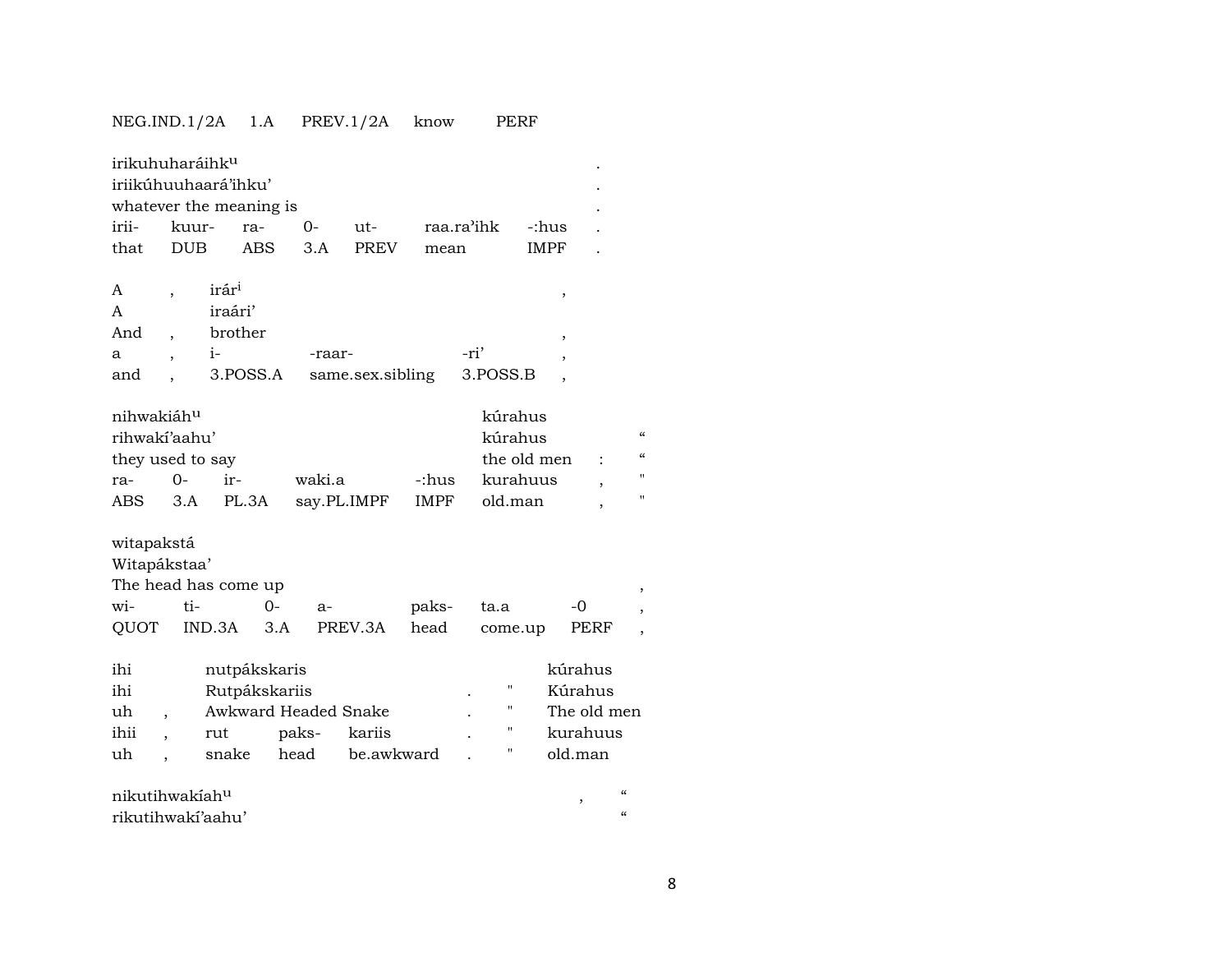|                     |                                 |        | that is what they used to say |                    |             |                  | $\ddot{\cdot}$ | "         |                    |          |             |
|---------------------|---------------------------------|--------|-------------------------------|--------------------|-------------|------------------|----------------|-----------|--------------------|----------|-------------|
| riku-               | ti-                             |        | $0-$                          | ir-                | waki.a      | -:hus            |                | п         |                    |          |             |
| that.is             | IND.3A                          |        | 3.A                           | PL.3A              | say.PL.IMPF | <b>IMPF</b>      |                | п         |                    |          |             |
|                     | Nutpákskaris                    |        |                               |                    |             |                  |                |           |                    |          |             |
|                     | Rutpákskariis                   |        |                               |                    |             |                  |                |           |                    |          |             |
|                     | Awkward Headed Snake            |        |                               |                    |             |                  |                |           |                    |          |             |
| rut                 | paks-                           |        | kariis                        |                    |             |                  |                |           |                    |          |             |
| snake               | head                            |        | be.awkward                    |                    |             |                  |                |           |                    |          |             |
| witapáksta          |                                 |        |                               |                    |             |                  |                |           | $\pmb{\mathsf{H}}$ |          |             |
| witapákstaa'        |                                 |        |                               |                    |             |                  |                |           | $\mathbf{H}$       |          |             |
|                     | the head has come up            |        |                               |                    |             |                  |                |           |                    |          |             |
| wi-                 | ti-                             |        | $0-$                          | a-                 | paks-       | ta.a             | $-0$           |           |                    |          |             |
| QUOT                | IND.3A                          |        | 3.A                           | PREV.3A            | head        | come.up          | <b>PERF</b>    |           | П                  |          |             |
| Nawahá <sup>a</sup> |                                 |        | Ţ                             | irár <sup>i</sup>  |             |                  |                |           | $\, ,$             |          |             |
| Ráwa                |                                 | há'a   |                               | iraári'            |             |                  |                |           |                    |          |             |
| <b>Now</b>          | $\overline{\phantom{a}}$        | see    | $\ddot{\phantom{0}}$          | brother            |             |                  |                |           | $\cdot$            |          |             |
| rawa                | $\overline{\phantom{a}}$        | haa    | $\overline{\phantom{a}}$      | $i-$               | -raar-      |                  | -ri'           |           |                    |          |             |
| now                 | $\overline{\phantom{a}}$        | see    | $\overline{\phantom{a}}$      | 3.POSS.A           |             | same.sex.sibling | 3.POSS.B       |           |                    |          |             |
|                     | hihikariritiriráit <sup>a</sup> |        |                               |                    |             |                  |                |           |                    |          |             |
| hihi                |                                 |        | kariiriitiriiraá'iita         |                    |             |                  |                |           |                    |          |             |
| and                 |                                 |        | I do not know                 |                    |             |                  |                |           |                    |          |             |
| hi                  | hi                              | karii- |                               | rii-               | $t-$        | ir-              | ri-            |           | uur-               | raa.iita | $-0$        |
| and                 | and                             |        | EMPH.NEG                      | ASSR               | 1.A         | PREV.1/2A        |                | PHYS.POSS | PREV               | know     | <b>PERF</b> |
|                     | irikuhuharáihk <sup>u</sup>     |        |                               |                    |             |                  |                |           |                    |          |             |
|                     | iriikúhuuhaará'ihku'            |        |                               |                    |             |                  |                |           |                    |          |             |
|                     | whatever it means               |        |                               |                    |             |                  |                |           |                    |          |             |
| irii-               | kuur-                           |        | ra-                           | $0-$<br>ut-        |             | raa.ra'ihk       | -:hus          |           |                    |          |             |
| what                | <b>DUB</b>                      |        | <b>ABS</b>                    | 3.A<br><b>PREV</b> | mean        |                  | <b>IMPF</b>    |           |                    |          |             |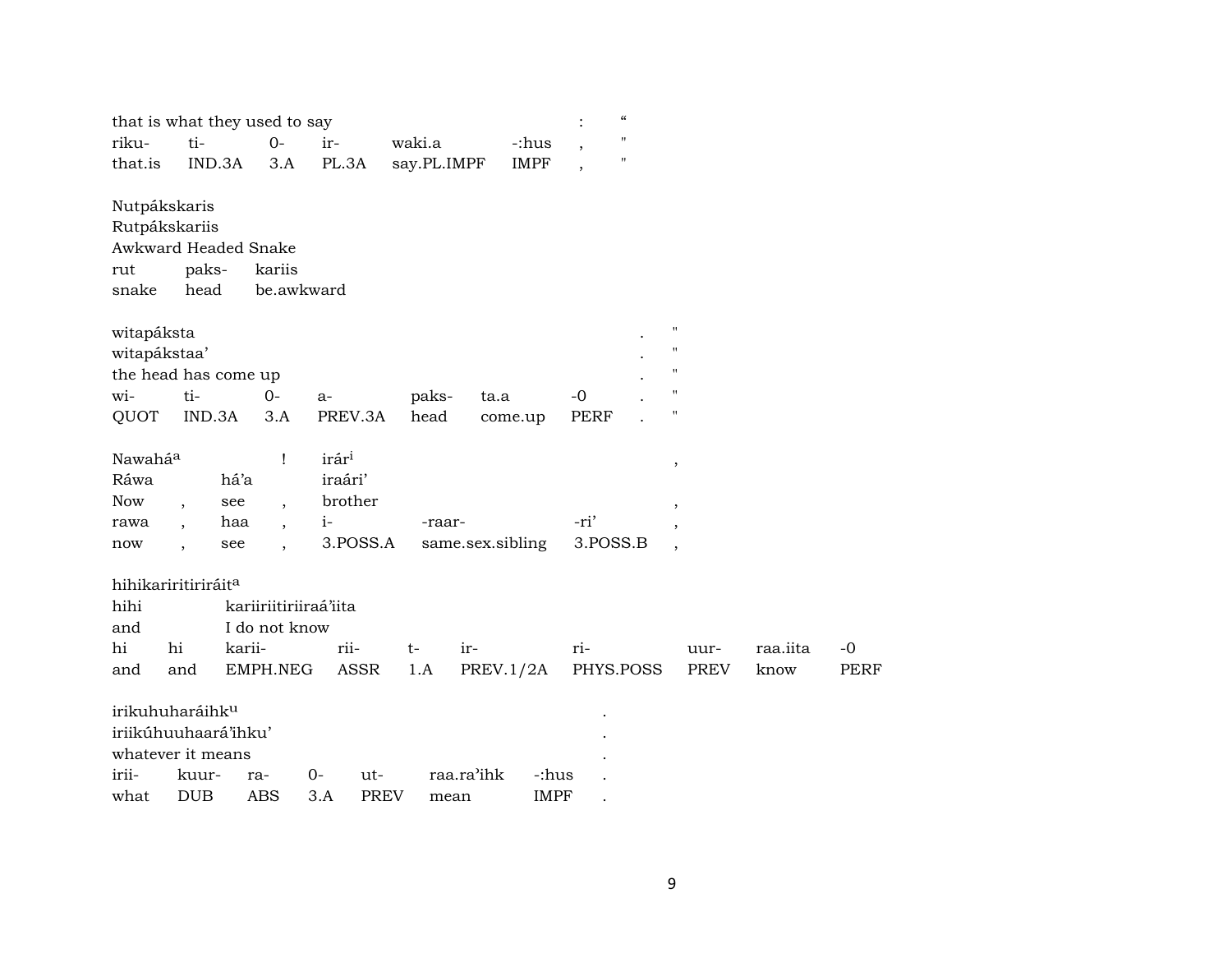| A                            |            | irár <sup>i</sup> |                      |             |                  |                                     |      |          | ,                   |                          |       |      |
|------------------------------|------------|-------------------|----------------------|-------------|------------------|-------------------------------------|------|----------|---------------------|--------------------------|-------|------|
| A                            |            | iraári'           |                      |             |                  |                                     |      |          |                     |                          |       |      |
| And                          |            | brother           |                      |             |                  |                                     |      |          | ,                   |                          |       |      |
| а                            |            | $i-$              |                      | -raar-      |                  |                                     | -ri' |          | ,                   |                          |       |      |
| now                          |            |                   | 3.POSS.A             |             | same.sex.sibling |                                     |      | 3.POSS.B |                     |                          |       |      |
|                              |            |                   |                      |             |                  |                                     |      |          |                     |                          |       |      |
| nihwakiahu                   |            |                   |                      |             |                  |                                     |      |          |                     |                          |       |      |
| rihwakí'aahu'                |            |                   |                      |             |                  |                                     |      |          |                     |                          |       |      |
| they said                    |            |                   |                      |             |                  |                                     |      |          |                     |                          |       |      |
| ra-                          | $0-$       | ir-               |                      | waki.a      |                  | -:hus                               |      |          |                     |                          |       |      |
| ABS                          | 3.A        |                   | PL.3A                |             | say.PL.IMPF      | <b>IMPF</b>                         |      |          |                     |                          |       |      |
|                              |            |                   |                      |             |                  |                                     |      |          |                     |                          |       |      |
| tiráwah^tn                   |            |                   |                      |             |                  |                                     |      |          |                     |                          |       |      |
| Tiráwaahat                   |            |                   |                      |             |                  |                                     |      |          | $\,$                |                          |       |      |
| the Heavens                  |            |                   |                      |             |                  |                                     |      |          |                     |                          |       |      |
| tii-                         | ra-        | 0-                |                      | waa-        | ahak             |                                     |      | $-0$     |                     |                          |       |      |
| this                         | <b>ABS</b> | 3.A               |                      | <b>DIST</b> |                  | extend.in.a.line                    |      | SUB.4    |                     |                          |       |      |
|                              |            |                   |                      |             |                  |                                     |      |          |                     |                          |       |      |
| wirakupáksta <sup>a</sup>    |            |                   |                      |             |                  |                                     |      |          |                     |                          |       |      |
| wiraakupáksta'a              |            |                   |                      |             |                  |                                     |      |          |                     |                          |       |      |
| when the head comes up       |            |                   |                      |             |                  |                                     |      |          |                     |                          |       |      |
| wii-                         | ra-        |                   | $O -$                | a-          |                  | ku-                                 |      | paks-    | ta.a                |                          | $-0$  |      |
| when                         |            | INF.A             | 3.A                  |             | PREV.3A          | INF.B                               |      | head     |                     |                          | SUB.4 |      |
|                              |            |                   |                      |             |                  |                                     |      |          | come.up             |                          |       |      |
| $\mathcal{C}$                |            | Witapáksta        |                      |             |                  |                                     |      |          |                     |                          |       |      |
| ,<br>"                       |            | Witapákstaa'      |                      |             |                  |                                     |      |          |                     |                          |       |      |
| "                            |            |                   |                      |             |                  |                                     |      |          |                     |                          |       |      |
| н                            | wi-        |                   | The head has come up |             |                  |                                     |      |          |                     |                          |       |      |
| н                            |            |                   | ti-                  |             | $O -$            | a-                                  |      | paks-    | ta.a                |                          | $-0$  |      |
|                              |            | QUOT              | IND.3A               |             | 3.A              | PREV.3A                             |      | head     |                     | come.up                  |       | PERF |
|                              |            |                   |                      |             |                  |                                     |      | 11       |                     |                          |       |      |
| nutpakstaríksis <sup>u</sup> |            |                   |                      |             |                  |                                     |      | н        | Nawahá <sup>a</sup> |                          |       |      |
| Rutpakstaaríksisu'           |            |                   |                      |             |                  |                                     |      | Н        | Ráwa                |                          | há'a  |      |
| Real Headed Snake            |            |                   |                      |             |                  |                                     |      |          | <b>Now</b>          | $\overline{\phantom{a}}$ | see   |      |
| rut                          |            | paks-             | raariks              |             | -his             | $-u$ <sup><math>\prime</math></sup> |      | Н        | rawa                |                          | haa   |      |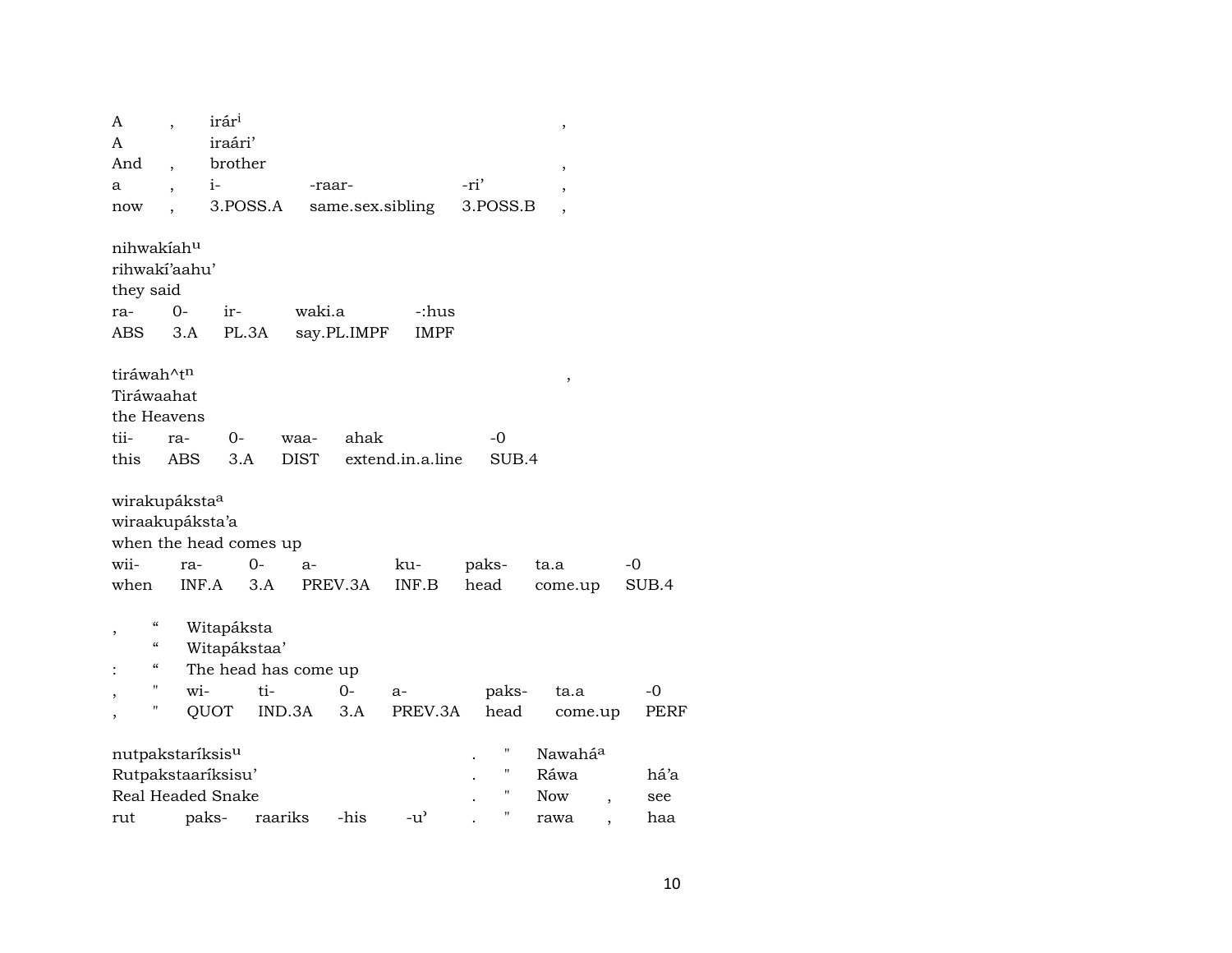| snake                         | head                                                                                                  |                                                       | be.true                                                | PERF                | <b>NOM</b>                  | Ħ<br>now             |                               | see                                                                                                      |                  |                     |
|-------------------------------|-------------------------------------------------------------------------------------------------------|-------------------------------------------------------|--------------------------------------------------------|---------------------|-----------------------------|----------------------|-------------------------------|----------------------------------------------------------------------------------------------------------|------------------|---------------------|
| Ţ                             | irár <sup>i</sup><br>iraári'<br>brother<br>$i-$<br>3.POSS.A                                           |                                                       | -raar-<br>same.sex.sibling                             |                     | -ri'<br>3.POSS.B            | $\, ,$               |                               |                                                                                                          |                  |                     |
| hi<br>and<br>hi<br>and        | hikariritiriráita<br>karii-                                                                           | kariiriitiriiraá'iita<br>I do not know it<br>EMPH.NEG | rii-<br>ASSR                                           | t-<br>1.A           | ir-<br>PREV.1/2A            | ri-<br>PHYS.POSS     |                               | uur-<br>PREV                                                                                             | raa.iita<br>know | $-0$<br><b>PERF</b> |
| irii-<br>what                 | irikuhuharáihk <sup>u</sup><br>iriikúhuuhaará'ihku'<br>whatever the meaning is<br>kuur-<br><b>DUB</b> |                                                       | $0-$<br>ra-<br><b>ABS</b><br>3.A                       | ut-<br><b>PREV</b>  | raa.ra'ihk<br>mean          | -:hus<br><b>IMPF</b> | hi,<br>hi<br>and<br>hi<br>and |                                                                                                          |                  |                     |
| kúrahus<br>kúrahus<br>old.man | the old men<br>kurahuus                                                                               | ra-<br>ABS                                            | nihwakiahu<br>rihwakí'aahu'<br>they say<br>$0-$<br>3.A | ir-<br>PL.3A        | waki.a<br>say.PL.IMPF       | -:hus<br><b>IMPF</b> | ,                             | $\mathcal{C}\mathcal{C}$<br>$\boldsymbol{\zeta}\boldsymbol{\zeta}$<br>$\mathcal{C}$<br>н<br>$\mathbf{H}$ |                  |                     |
| rut<br>snake                  | Nutpakstaríksis <sup>u</sup><br>Rutpakstaaríksisu'<br>Real Headed Snake                               | paks-<br>head                                         | raariks<br>be.true                                     | -his<br><b>PERF</b> | $-u^{\prime}$<br><b>NOM</b> |                      |                               |                                                                                                          |                  |                     |
|                               | witapáksta<br>witapákstaa'                                                                            |                                                       |                                                        |                     |                             |                      |                               | $^{\prime}$<br>$\, ,$<br>$\pmb{\mathsf{H}}$                                                              |                  |                     |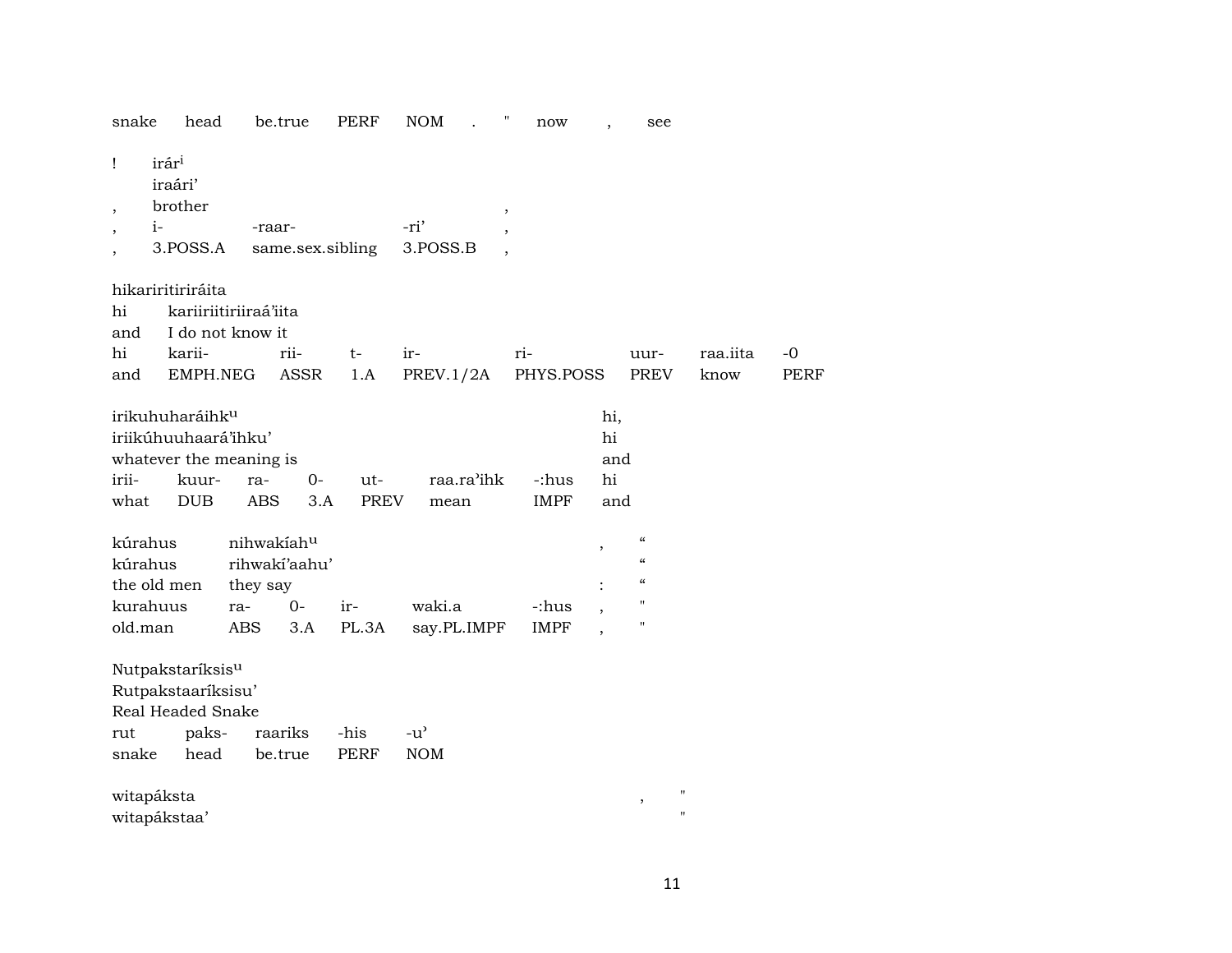|                                                                                           | the head comes up                                                         |               |                  |             |             | $\,$                              |
|-------------------------------------------------------------------------------------------|---------------------------------------------------------------------------|---------------|------------------|-------------|-------------|-----------------------------------|
| wi-                                                                                       | ti-                                                                       | $O -$         | a-               | paks-       | ta.a        | $-0$<br>$\overline{\phantom{a}}$  |
| QUOT                                                                                      | IND.3A                                                                    | 3.A           | PREV.3A          | head        | come.up     | PERF<br>$\overline{\phantom{a}}$  |
| nutpáš^tn<br>rutpaácat<br>a snake<br>rut.waacat<br>snake<br>A<br>$\overline{\phantom{a}}$ | páks <sup>u</sup><br>páksu'<br>head<br>paks-<br>head<br>irár <sup>i</sup> | $-u^{\prime}$ | <b>NOM</b>       |             |             | ,                                 |
| A                                                                                         | iraári'                                                                   |               |                  |             |             |                                   |
| And<br>$\overline{\phantom{a}}$                                                           | brother                                                                   |               |                  |             |             | $\overline{\phantom{a}}$          |
| a<br>$\ddot{\phantom{0}}$                                                                 | $i-$                                                                      |               | -raar-           |             | -ri'        | ,                                 |
| and                                                                                       | 3.POSS.A                                                                  |               | same.sex.sibling |             | 3.POSS.B    |                                   |
| hirutítaku<br>hiru<br>then<br>hiruu<br>then                                               | tiítaku<br>here<br>tii-<br>this                                           | -taku<br>LOC  |                  |             |             |                                   |
| ahárit <sup>n</sup>                                                                       |                                                                           |               |                  |             |             |                                   |
| ahaárit                                                                                   |                                                                           |               |                  |             |             |                                   |
| he stood                                                                                  |                                                                           |               |                  |             |             |                                   |
| ar-<br>ra-                                                                                | $0-$                                                                      | arik          |                  | $-0$        |             |                                   |
| EV                                                                                        | ABS<br>3.A                                                                |               | be.standing      | PERF        |             |                                   |
| nikutihwakiahu                                                                            | Rikutihwakí'aahu'<br>That is what they said                               |               |                  |             |             | kúrahus<br>kúrahus<br>the old men |
| riku-                                                                                     | ti-                                                                       | $0-$          | ir-              | waki.a      | -:hus       | kurahuus                          |
| that.is                                                                                   | IND.3A                                                                    | 3.A           | PL.3A            | say.PL.IMPF | <b>IMPF</b> | old.man                           |

 $\mathbf{u}$  $\mathbf{u}$  $\mathbf{u}$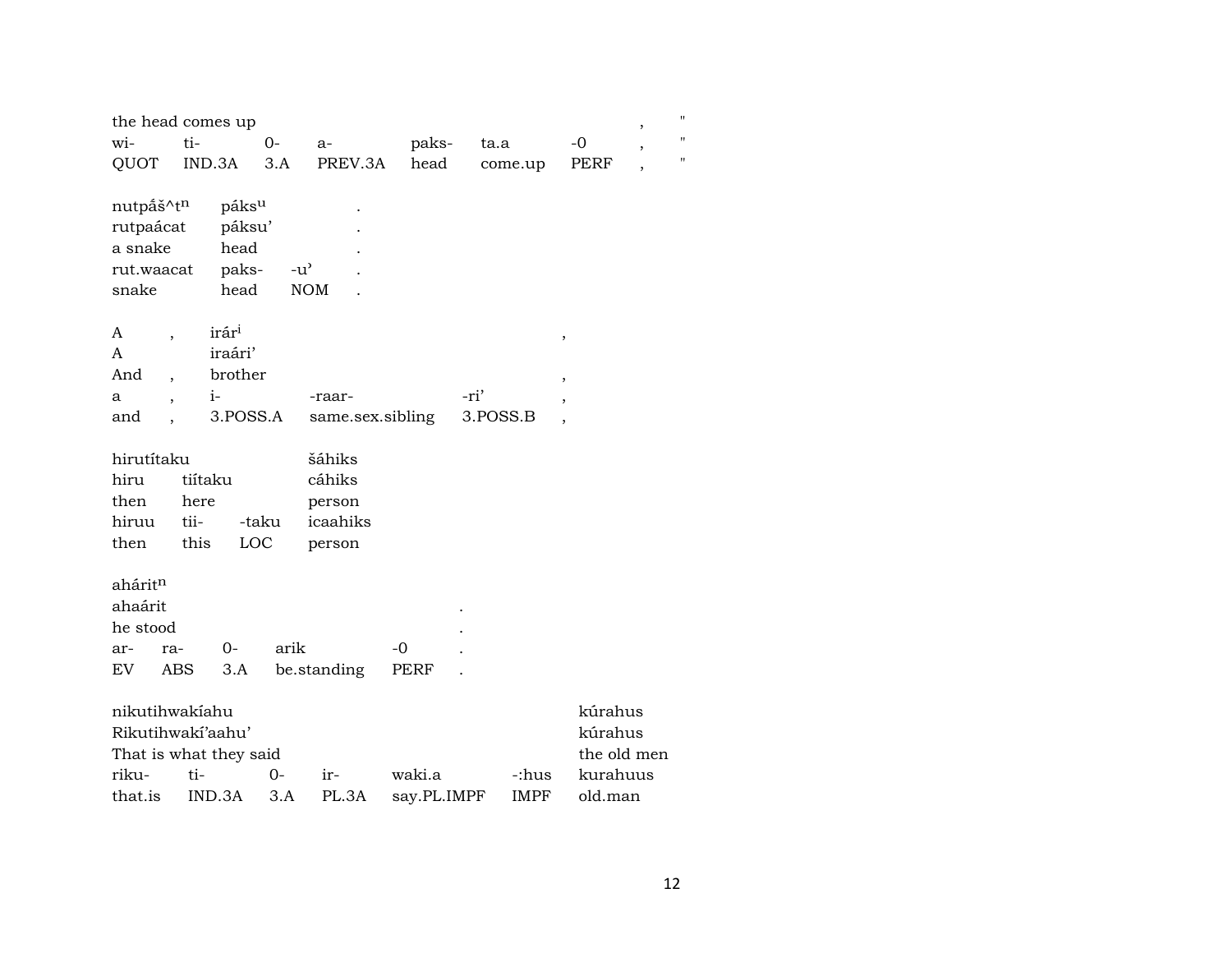|  | hirutítak <sup>u</sup> |
|--|------------------------|
|  |                        |

- . " Hiru tiítaku
- . " Then
- . " hiruu tii- -taku
- .  $"$  then

| tíritn            |                                 |                  |             |                                      | šáhiks                          |      |             |      |      |
|-------------------|---------------------------------|------------------|-------------|--------------------------------------|---------------------------------|------|-------------|------|------|
| witiirit          |                                 |                  |             |                                      | cáhiks                          |      |             |      |      |
| he stands         |                                 |                  |             |                                      | a person                        |      |             |      |      |
| wi-               | ti-                             | $0-$             | arik        | $-0$                                 | icaahiks                        |      |             |      |      |
| QUOT              | IND.3A                          | 3.A              | be.standing | PERF                                 | person                          |      |             |      |      |
| witisáa           |                                 |                  |             | $\overline{\phantom{a}}$             | $\pmb{\zeta}\pmb{\zeta}$        |      |             |      |      |
| Witiisá'a         |                                 |                  |             |                                      |                                 |      |             |      |      |
| He is named       |                                 |                  |             |                                      |                                 |      |             |      |      |
| wi-               | ti-                             | $0-$             | asar        | $\overline{a}$                       |                                 |      |             |      |      |
| QUOT              | IND.3A                          | 3.A              | be.named    | EX                                   |                                 |      |             |      |      |
|                   | Hupirikahuriríwis               |                  |             | н<br>$\overline{\phantom{a}}$        | hi<br>$\overline{ }$            |      |             |      |      |
|                   | Huupirikaahuuriríwis            |                  |             |                                      | Hi                              |      |             |      |      |
|                   | Star Across The World           |                  |             |                                      | And<br>$\overline{\phantom{a}}$ |      |             |      |      |
| huupirik          | kaa.huur-                       |                  | iriwis      |                                      | hi<br>$\overline{ }$            |      |             |      |      |
| star              | world                           |                  | be.across   |                                      | and<br>$\overline{\phantom{a}}$ |      |             |      |      |
| irár <sup>i</sup> |                                 |                  |             | $^\mathrm{^\mathrm{o}}$              |                                 |      |             |      |      |
| iraári'           |                                 |                  |             |                                      |                                 |      |             |      |      |
| brother           |                                 |                  |             | $\overline{\phantom{a}}$             |                                 |      |             |      |      |
| $i-$              | -raar-                          |                  | -ri'        |                                      |                                 |      |             |      |      |
| 3.POSS.A          |                                 | same.sex.sibling |             | 3.POSS.B<br>$\overline{\phantom{a}}$ |                                 |      |             |      |      |
|                   | kariritiriraitúsit <sup>a</sup> |                  |             |                                      |                                 |      |             |      |      |
|                   | kariiriitiriiraa'iitúsiita      |                  |             |                                      |                                 |      |             |      |      |
|                   | I do not know the story         |                  |             |                                      |                                 |      |             |      |      |
| karii-            | rii-                            |                  | ir-<br>t-   | ri-                                  |                                 | uur- | raa.iit.us- | iita | $-0$ |
|                   |                                 |                  |             |                                      |                                 |      |             |      |      |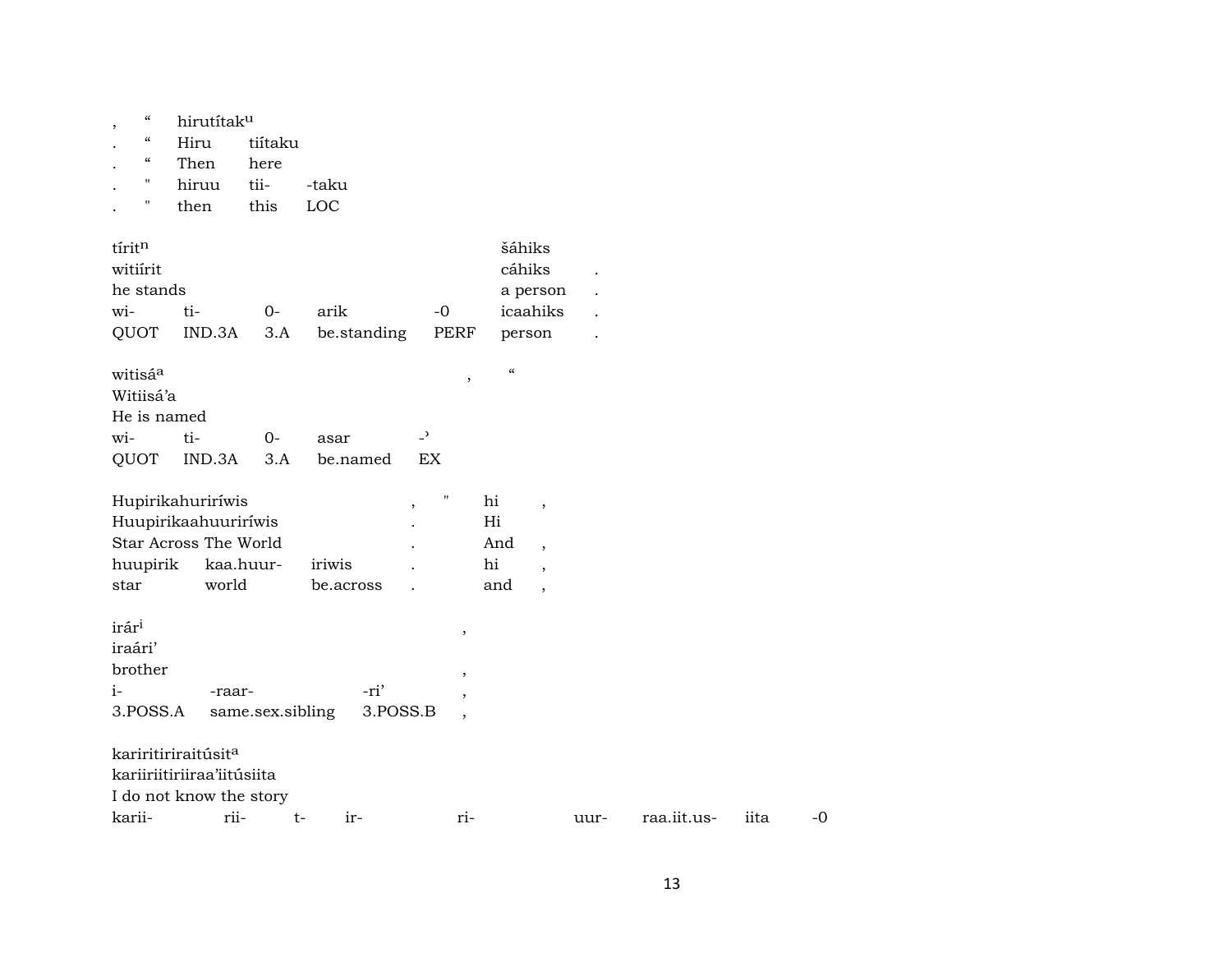| EMPH.NEG                              |                                                                                         | ASSR        | 1.A               |                  | PREV.1/2A PHYS.POSS |                         |             | PREV           | story                                                   | know | PERF |
|---------------------------------------|-----------------------------------------------------------------------------------------|-------------|-------------------|------------------|---------------------|-------------------------|-------------|----------------|---------------------------------------------------------|------|------|
| Irári<br>$\ddot{\phantom{0}}$<br>$i-$ | Iraári'<br><b>Brother</b><br>3.POSS.A                                                   | -raar-      |                   | same.sex.sibling | -ri'<br>3.POSS.B    | $\, ,$<br>$^\mathrm{,}$ |             |                |                                                         |      |      |
|                                       | nikutihwakiahu<br>rikutihwakí'aahu'<br>that is what they say                            |             |                   |                  |                     |                         |             | $\, ,$         |                                                         |      |      |
| riku-                                 | ti-                                                                                     |             | $0-$              | ir-              | waki.a              |                         | -:hus       |                |                                                         |      |      |
| that.is                               | IND.3A                                                                                  |             | 3.A               | PL.3A            | say.PL.IMPF         |                         | <b>IMPF</b> |                |                                                         |      |      |
| tii-<br>this                          | tiiriwiratpaka<br>ti'iriwiratpaaka<br>this that I have said<br>irii-<br>that            | wii-<br>now | ra-<br><b>ABS</b> | $t-$<br>1.A      | waak<br>say.SUB     | -a                      | SUB.1       | $\overline{a}$ | Škítiiks<br>Ckiíti'iks<br>Four<br>iks.kiiti'iks<br>four |      |      |
| tíraruš <sup>i</sup>                  |                                                                                         |             |                   |                  |                     |                         |             |                |                                                         |      |      |
| tíraruuci                             |                                                                                         |             |                   |                  |                     |                         |             |                |                                                         |      |      |
| these                                 |                                                                                         |             |                   |                  |                     |                         |             |                |                                                         |      |      |
| tii-                                  | ra-                                                                                     | $0-$        | ra.uc             |                  | $-i$                |                         |             |                |                                                         |      |      |
| this                                  | <b>ABS</b>                                                                              | 3.A         |                   | be.lying.PL      | SUB.2               |                         |             |                |                                                         |      |      |
|                                       | kakatiraítustārit <sup>a</sup><br>kaakaatiraa'iitustariita<br>I do not know the stories |             |                   |                  |                     |                         |             |                |                                                         |      |      |
| kaaka-                                |                                                                                         | $t-$        | ir-               |                  | raa.iit.us-         |                         | raar-       | iita           | -0                                                      |      |      |
|                                       | NEG.IND.1/2A                                                                            | 1.A         |                   | PREV.1/2A        | story               |                         | PL          | know           | <b>PERF</b>                                             |      |      |

. .

14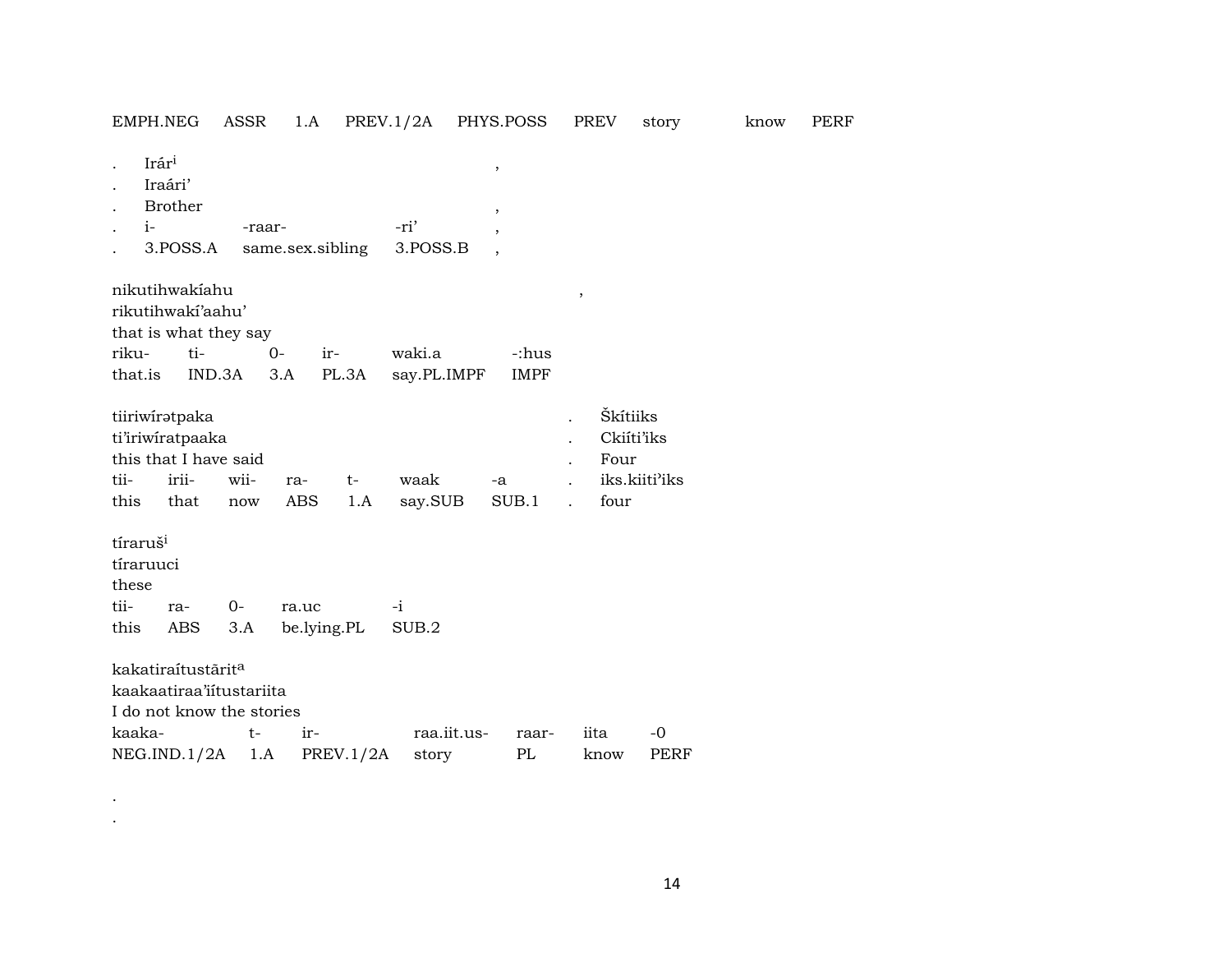| Náwa                    | $\overline{\phantom{a}}$ | irár <sup>i</sup>              |             |                  |          |            | $^\mathrm{^\mathrm{o}}$ |  |
|-------------------------|--------------------------|--------------------------------|-------------|------------------|----------|------------|-------------------------|--|
| Ráwa                    |                          | iraári'                        |             |                  |          |            |                         |  |
| Now                     | $\ddot{\phantom{0}}$     | brother                        |             |                  |          |            | ,                       |  |
| rawa                    | $\ddot{\phantom{0}}$     | $i-$                           |             | -raar-           |          | -ri'       |                         |  |
| now                     | $\ddot{\phantom{0}}$     | 3.POSS.A                       |             | same.sex.sibling |          | 3.POSS.B   |                         |  |
|                         |                          |                                |             |                  |          |            |                         |  |
|                         | iriwirutíratihatn        |                                |             |                  |          |            |                         |  |
|                         | iriwiruutiraatiihat      |                                |             |                  |          |            |                         |  |
|                         |                          | that is now the end of the way |             |                  |          |            |                         |  |
| irii-                   | wii-                     | ruu-                           | ti-         | $0-$             | raa-     | tiihak     | $-0$                    |  |
| that                    | now                      | then                           | IND.3A      | 3.A              | way      | be.the.end | PERF                    |  |
| Irár <sup>i</sup>       |                          |                                |             |                  |          |            |                         |  |
| Iraári'                 |                          |                                |             |                  |          |            |                         |  |
| <b>Brother</b>          |                          |                                |             |                  |          |            |                         |  |
| $i-$                    |                          | -raar-                         |             | -ri'             | $\,$     |            |                         |  |
| 3.POSS.A                |                          | same.sex.sibling               |             | 3.POSS.B         |          |            |                         |  |
|                         |                          |                                |             |                  |          |            |                         |  |
| kakatiráit <sup>a</sup> |                          |                                |             |                  |          |            |                         |  |
|                         | kaakaatiraá'iita         |                                |             |                  |          |            |                         |  |
|                         | I do not know            |                                |             |                  |          |            |                         |  |
| kaaka-                  |                          | $t-$                           | ir-         |                  | raa.iita | $-0$       |                         |  |
|                         |                          | NEG.ID.1/2A 1.A                |             | PREV.1/2A        | know     | PERF       |                         |  |
|                         |                          |                                |             |                  |          |            |                         |  |
| tiráwah                 |                          |                                |             |                  |          |            |                         |  |
| Tiráwaahat              |                          |                                |             |                  |          |            |                         |  |
| the Heavens             |                          |                                |             |                  |          |            |                         |  |
| tii-                    | ra-                      | 0-                             | waa-        | ahak             |          | $-0$       |                         |  |
| this                    | ABS                      | 3.A                            | <b>DIST</b> | extend.in.a.line |          | SUB.4      |                         |  |

 $\frac{1}{2} \left( \frac{1}{2} \right)$ 

15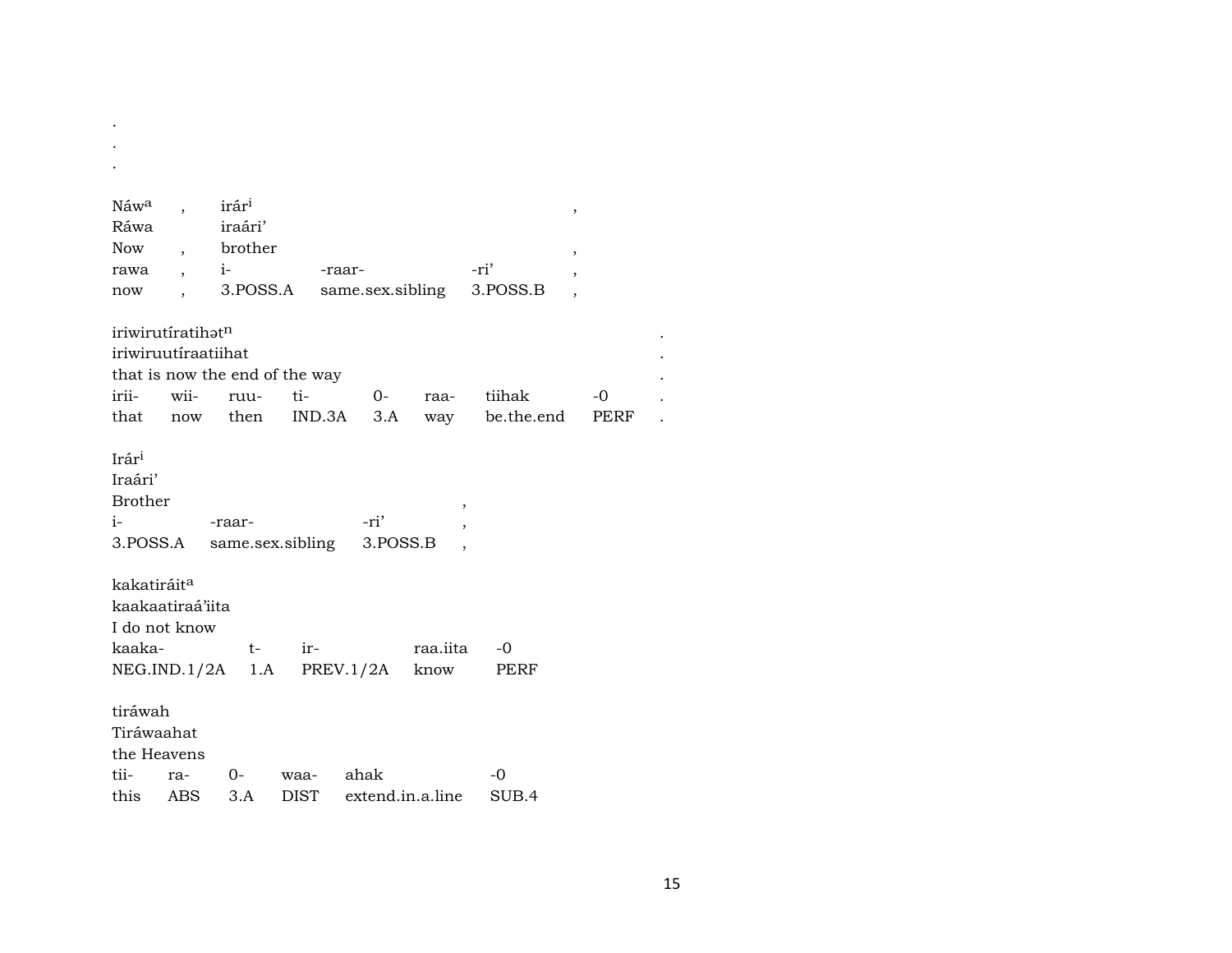| urətkawawúku<br>uuratkawaawúku                              |                   |              |                     |                               |                                    |                                    |                                                                                                              |           | šáhiks     | cáhiks        |                   |
|-------------------------------------------------------------|-------------------|--------------|---------------------|-------------------------------|------------------------------------|------------------------------------|--------------------------------------------------------------------------------------------------------------|-----------|------------|---------------|-------------------|
| if he should hear him                                       |                   |              |                     |                               |                                    |                                    |                                                                                                              |           |            | a person      |                   |
| $ii -$                                                      |                   | $0 -$        | uur-                | atka'uk                       | -waawa                             |                                    | -hus                                                                                                         |           |            | icaahiks      |                   |
| SUBJ.3A                                                     |                   | 3.A          | PREV                | hear                          | <b>DIST</b>                        |                                    |                                                                                                              | IMPF.SUB  |            | person        |                   |
| ítawi<br>iítawi<br>if he were among them<br>ii-<br>SUBJ.3A  |                   | $O -$<br>3.A | tawi<br>be.among    | -0<br>SUB.4                   |                                    | Kiši<br>Kíci<br>But<br>kici<br>but | $\overline{\phantom{a}}$<br>$\overline{\phantom{a}}$<br>$\overline{\phantom{a}}$<br>$\overline{\phantom{a}}$ |           |            |               |                   |
| irár <sup>i</sup><br>iraári'<br>brother<br>$i-$<br>3.POSS.A |                   | -raar-       | same.sex.sibling    | -ri'<br>3.POSS.B              | $\, ,$<br>$\overline{\phantom{a}}$ |                                    |                                                                                                              |           |            |               |                   |
| hiruirikuruhiríru                                           |                   |              |                     |                               |                                    |                                    |                                                                                                              |           |            |               |                   |
| hiru                                                        |                   |              | iriikuruuhiriiru'   |                               |                                    |                                    |                                                                                                              |           |            |               |                   |
| then                                                        |                   |              |                     | then that one was made by Him |                                    |                                    |                                                                                                              |           |            |               |                   |
| hiruu<br>then                                               | irii-<br>that     |              | ku-<br>INDF         | hii-<br>ruu-<br>other<br>then | ri-                                |                                    | CONT.3A                                                                                                      | 0-<br>3.A | ir-<br>OBV | ra'uk<br>make | -0<br><b>PERF</b> |
| tiráwah<br>Tiráwaahat<br>the Heavens<br>tii-<br>this        | ra-<br><b>ABS</b> | 0-<br>3.A    | waa-<br><b>DIST</b> | ahak<br>extend.in.a.line      |                                    |                                    | $-0$<br>SUB.4                                                                                                |           |            |               |                   |
| tirašíhwari                                                 |                   |              |                     |                               |                                    |                                    |                                                                                                              |           |            |               |                   |
| tiracíhwari                                                 |                   |              |                     |                               |                                    |                                    |                                                                                                              |           |            |               |                   |
| these of us living                                          |                   |              |                     |                               |                                    |                                    |                                                                                                              |           |            |               |                   |
| tii-                                                        | ra-               | aciir-       |                     | warii                         |                                    |                                    | -hus                                                                                                         |           |            |               |                   |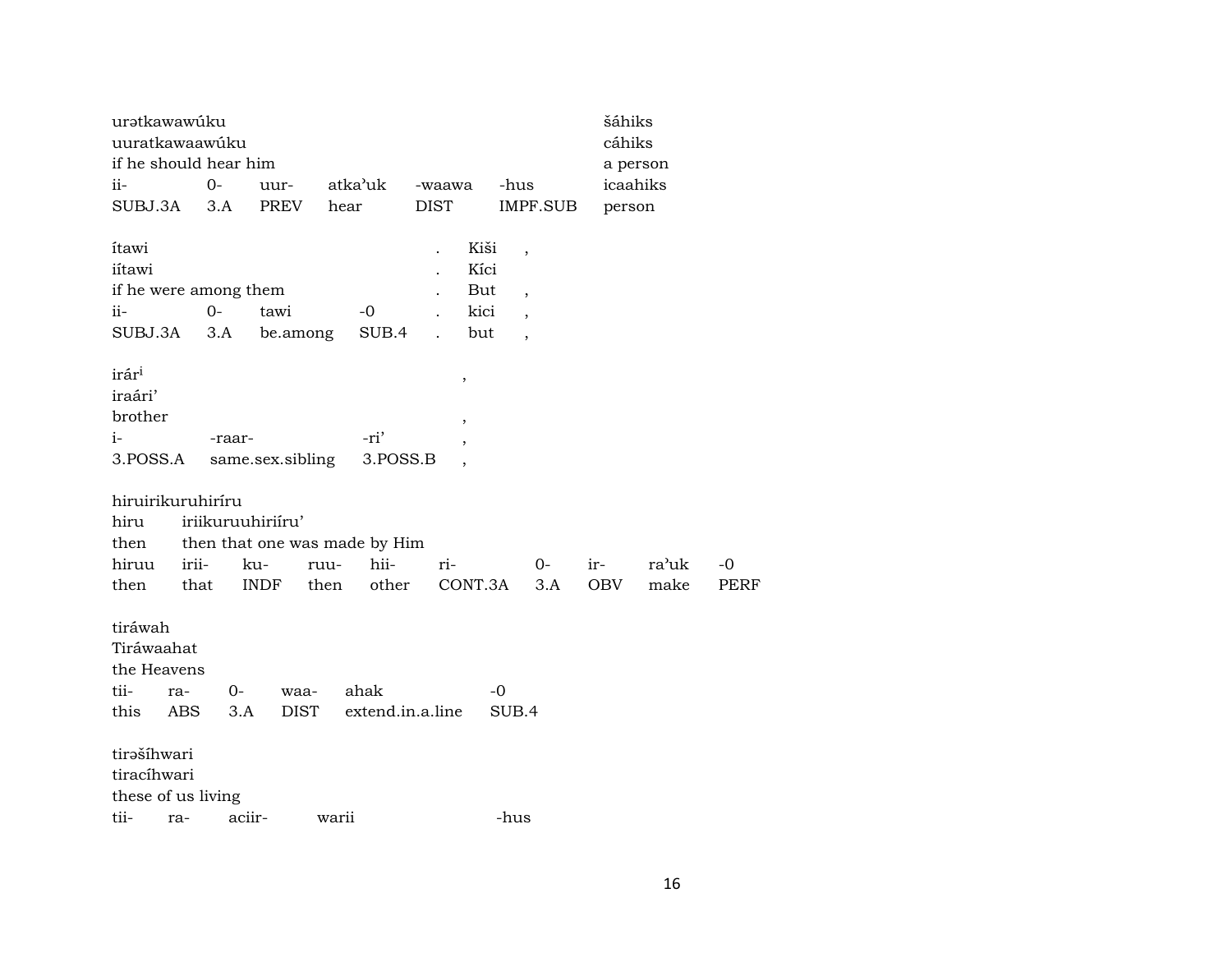#### IN.DU.A be.going.about.IMPF IMPF.SUB this ABS

| šahiksíšahiks <sup>u</sup><br>cahiksícahiksu'<br>Indian<br>icaahiks   |                                                      | icaahiks                                                      | $-u^{\prime}$ | ar-                 | áhirau<br>áhira'u<br>when he was made<br>ri-<br>ra'uk<br>$0-$<br>$-0$<br>EV<br>CONT.3A<br>3.A<br>make<br>SUB.3 |                  |                                            |  |  |  |  |
|-----------------------------------------------------------------------|------------------------------------------------------|---------------------------------------------------------------|---------------|---------------------|----------------------------------------------------------------------------------------------------------------|------------------|--------------------------------------------|--|--|--|--|
| person                                                                | person                                               |                                                               | <b>NOM</b>    |                     |                                                                                                                |                  |                                            |  |  |  |  |
| hi<br>,<br>Hi<br>And<br>hi<br>and                                     | $\overline{\phantom{a}}$<br>$\overline{\phantom{a}}$ | irár <sup>i</sup><br>iraári'<br>brother<br>$i-$<br>3.POSS.A   |               | -raar-              | same.sex.sibling                                                                                               | -ri'<br>3.POSS.B | $\,$<br>$\, ,$<br>$\overline{\phantom{a}}$ |  |  |  |  |
| kúrahus<br>kúrahus<br>old men<br>kurahuus<br>old.man                  | tii-<br>this                                         | tíruta<br>tiíruuta<br>its being that way<br>ra-<br><b>ABS</b> | $O -$         | ut-<br>3.A          | 0<br>PREV<br>be                                                                                                | -a<br>SUB.1      |                                            |  |  |  |  |
| nikúahita<br>riku'ahiíta<br>that is what they did<br>riku-<br>that.is | ar-<br>EV.                                           | ra-<br><b>ABS</b>                                             | 0-<br>3.A     | ir-<br>PL.3A        | ut-<br><b>PREV</b>                                                                                             | aar<br>do        | -0<br>PERF                                 |  |  |  |  |
| Hirutiráwah<br>Hiru<br>Then<br>hiruu<br>then                          | Tiráwaahat<br>the Heavens<br>tii-<br>this            | ra-<br>ABS                                                    | 0-<br>3.A     | waa-<br><b>DIST</b> | ahak<br>extend.in.a.line                                                                                       |                  | $-0$<br>SUB.4                              |  |  |  |  |
| kuhawáku<br>kuuhawáku'                                                |                                                      |                                                               |               |                     | $\mathcal{C}$<br>$\epsilon\epsilon$                                                                            |                  |                                            |  |  |  |  |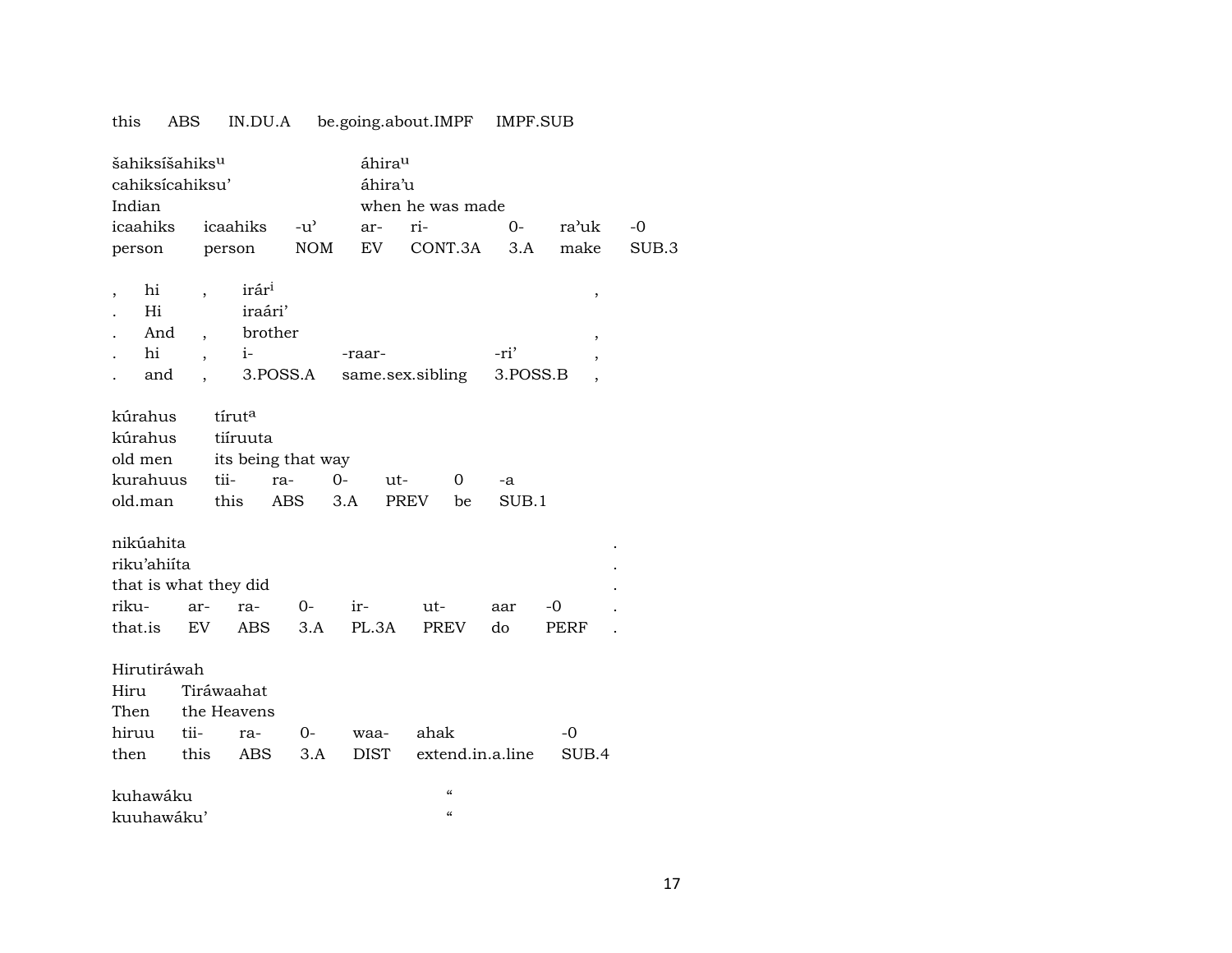| He said:     |                                  |                  |                   |             |                  | $\pmb{\zeta}\pmb{\zeta}$ |                                        |              |       |
|--------------|----------------------------------|------------------|-------------------|-------------|------------------|--------------------------|----------------------------------------|--------------|-------|
| kuur-        | ra-                              | $0-$             |                   | waka'u      | $-0$             | Ħ                        |                                        |              |       |
| <b>DUB</b>   | <b>ABS</b>                       | 3.A              | say               |             | PERF             | П                        |                                        |              |       |
|              |                                  |                  |                   |             |                  |                          |                                        |              |       |
|              | tihatasutárist <sup>a</sup>      |                  |                   |             |                  |                          |                                        |              |       |
|              | Tihaatasuutárista                |                  |                   |             |                  |                          |                                        |              |       |
|              | This is what you are going to do |                  |                   |             |                  |                          |                                        |              |       |
| tii-         | haa-                             | ta-              |                   | $S-$        | ut-              | aar                      | -his                                   | -ta          |       |
| this         | here                             |                  | IND.1/2A          | 2.A         | PREV             | do                       | PERF                                   | <b>INT</b>   |       |
|              | tiharawáh^tn                     |                  |                   |             |                  |                          |                                        |              |       |
|              | Tihaaráwaahat                    |                  |                   |             |                  |                          |                                        |              |       |
| this Heavens |                                  |                  |                   |             |                  |                          |                                        |              |       |
| tii-         | haa-                             | ra-              | 0-                | a.hak       |                  |                          | -waa                                   | $-0$         |       |
| this         | here                             | ABS              | 3.A               |             | extend.in.a.line |                          | <b>DIST</b>                            | SUB.4        |       |
|              |                                  |                  |                   |             |                  |                          |                                        |              |       |
| nikutū^tn    |                                  |                  |                   |             |                  |                          |                                        |              |       |
| rikutuú'ut   |                                  |                  |                   |             |                  |                          | $\pmb{\mathsf{H}}$                     |              |       |
|              | it is that way                   |                  |                   |             |                  |                          | $\pmb{\mathsf{H}}$                     |              |       |
| riku-        | ti-                              |                  | 0-                | ut-         | 0                | $\overline{z}$           | $\pmb{\mathsf{H}}$                     |              |       |
| that.is      |                                  | IND.3A           | 3.A               | <b>PREV</b> | be               | EX                       | П                                      |              |       |
|              |                                  |                  |                   |             |                  |                          |                                        |              |       |
|              | hiruahirutpákararu <sup>a</sup>  |                  |                   |             |                  |                          |                                        |              |       |
| Hiru         |                                  |                  | ahirutpákaraaru'a |             |                  |                          |                                        |              |       |
| Then         |                                  | He called to him |                   |             |                  |                          |                                        |              |       |
| hiruu        | ar-                              | ra-              | $0-$              | $a-$        |                  | ir-                      | ut-                                    | wakaraar.u.a | $-0$  |
| then         | EV                               | ABS              | 3.A               | PREV.3A     |                  | OBV                      | PREV                                   | call.out.to  | SUB.4 |
| hiahawáku    |                                  |                  |                   |             |                  |                          | $\pmb{\zeta}\pmb{\zeta}$               |              |       |
| hi           | ahawáku'                         |                  |                   |             |                  |                          | $\boldsymbol{\zeta}\boldsymbol{\zeta}$ |              |       |
| and          | He said                          |                  |                   |             |                  |                          | $\pmb{\zeta}\pmb{\zeta}$               |              |       |
| hi           | ar-                              | ra-              | 0-                | waka'u      | -0               |                          | $^{\prime\prime}$                      |              |       |
| and          | EV                               | ABS              | 3.A               | say         |                  | PERF                     | н                                      |              |       |
|              |                                  |                  |                   |             |                  |                          |                                        |              |       |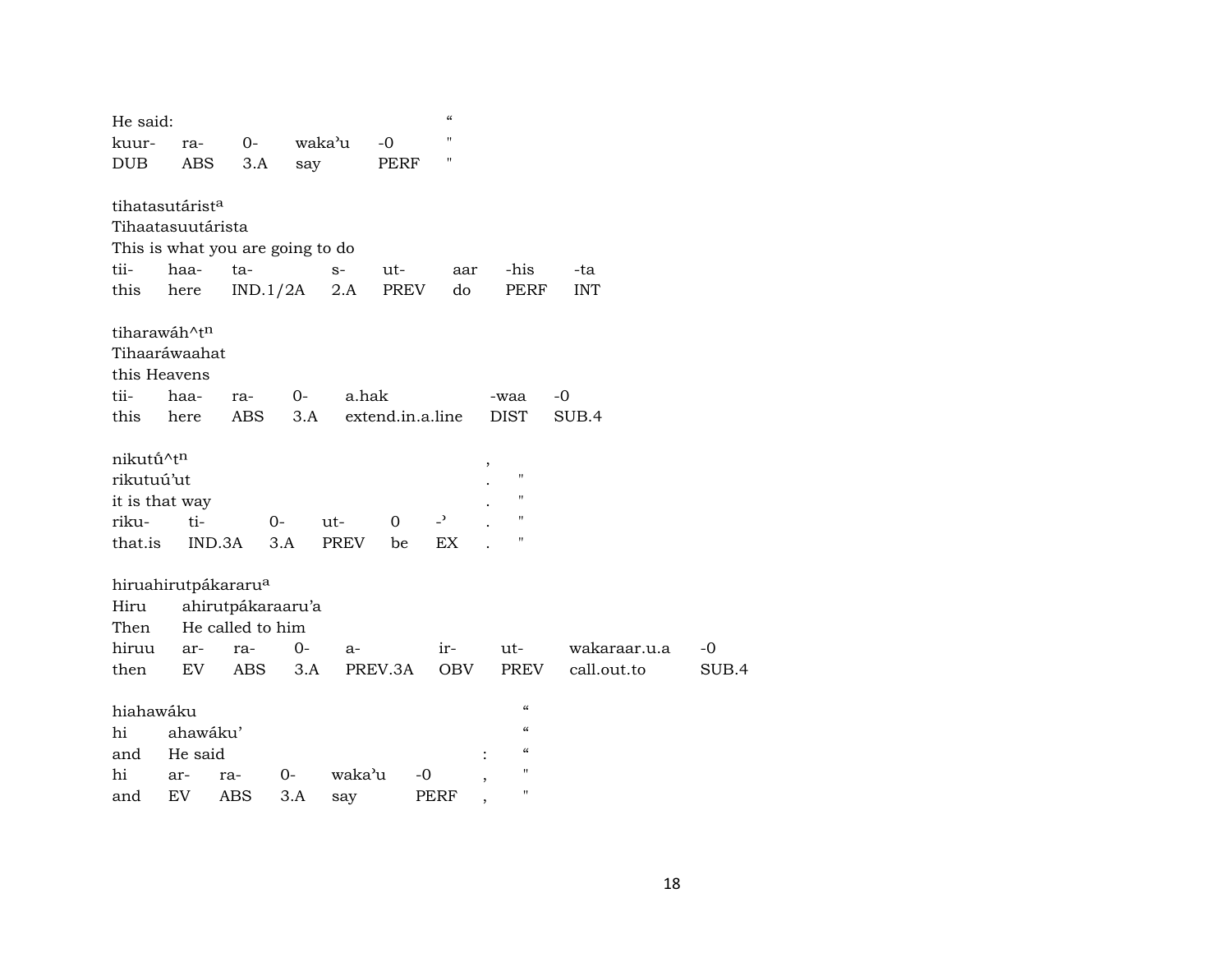| tiharáwah^tn<br>This Heavens                               | Tihaaráwaahat                 |                    |                          |                  |      |                          |       |                    |  |
|------------------------------------------------------------|-------------------------------|--------------------|--------------------------|------------------|------|--------------------------|-------|--------------------|--|
| tii-                                                       | haa-                          | ra-                | $0-$                     | a.hak            |      | -waa                     | -0    |                    |  |
| this                                                       | here                          | <b>ABS</b>         | 3.A                      | extend.in.a.line |      | <b>DIST</b>              | SUB.4 |                    |  |
| tihatuatn                                                  |                               |                    |                          |                  |      |                          |       |                    |  |
| tihátuu'ut                                                 |                               |                    |                          |                  |      |                          |       |                    |  |
|                                                            | this is how it is,            |                    |                          |                  |      |                          |       |                    |  |
| tii-                                                       | haa-                          | ti-                | 0-                       | ut-              | 0    | $\overline{\phantom{a}}$ |       |                    |  |
| this                                                       | here                          | IND.3A             | 3.A                      | PREV             | be   | EX                       |       |                    |  |
|                                                            | hitiharisútarist <sup>a</sup> |                    |                          |                  |      |                          |       |                    |  |
| hi                                                         | tihaarisuutárista             |                    |                          |                  |      |                          |       |                    |  |
| and                                                        |                               |                    | you are going to do this |                  |      |                          |       |                    |  |
| hi                                                         | tii-                          | haa-               | rii-                     | $S-$             | ut-  | aar                      | -his  | -ta                |  |
| and this                                                   |                               | here               | ASSR                     | 2.A              | PREV | do                       | PERF  | <b>INT</b>         |  |
| Kásiwaku<br>Kaasiwáku'<br>You shall say<br>kaas-<br>POT.2A | $S-$<br>2.A                   | $i-$<br><b>SEQ</b> | waka'u<br>say            | -0               | PERF |                          |       |                    |  |
| tiráwah^t <sup>n</sup><br>Tiráwaahat                       |                               |                    |                          |                  |      |                          |       | $\blacksquare$     |  |
| the Heavens                                                |                               |                    |                          |                  |      |                          |       | $\blacksquare$     |  |
| tii-                                                       |                               | 0-                 | waa-                     | ahak             |      | -0                       |       | $\pmb{\mathsf{H}}$ |  |
| this                                                       | ra-<br>ABS                    | 3.A                | <b>DIST</b>              | extend.in.a.line |      | SUB.4                    |       | $\blacksquare$     |  |
|                                                            |                               |                    |                          |                  |      |                          |       |                    |  |
| tirawah^tn<br>Tiráwaahat                                   |                               |                    |                          |                  |      |                          |       |                    |  |
| The Heavens                                                |                               |                    |                          |                  |      |                          |       |                    |  |
| tii-                                                       | ra-                           | 0-                 | waa-                     | ahak             |      | -0                       |       |                    |  |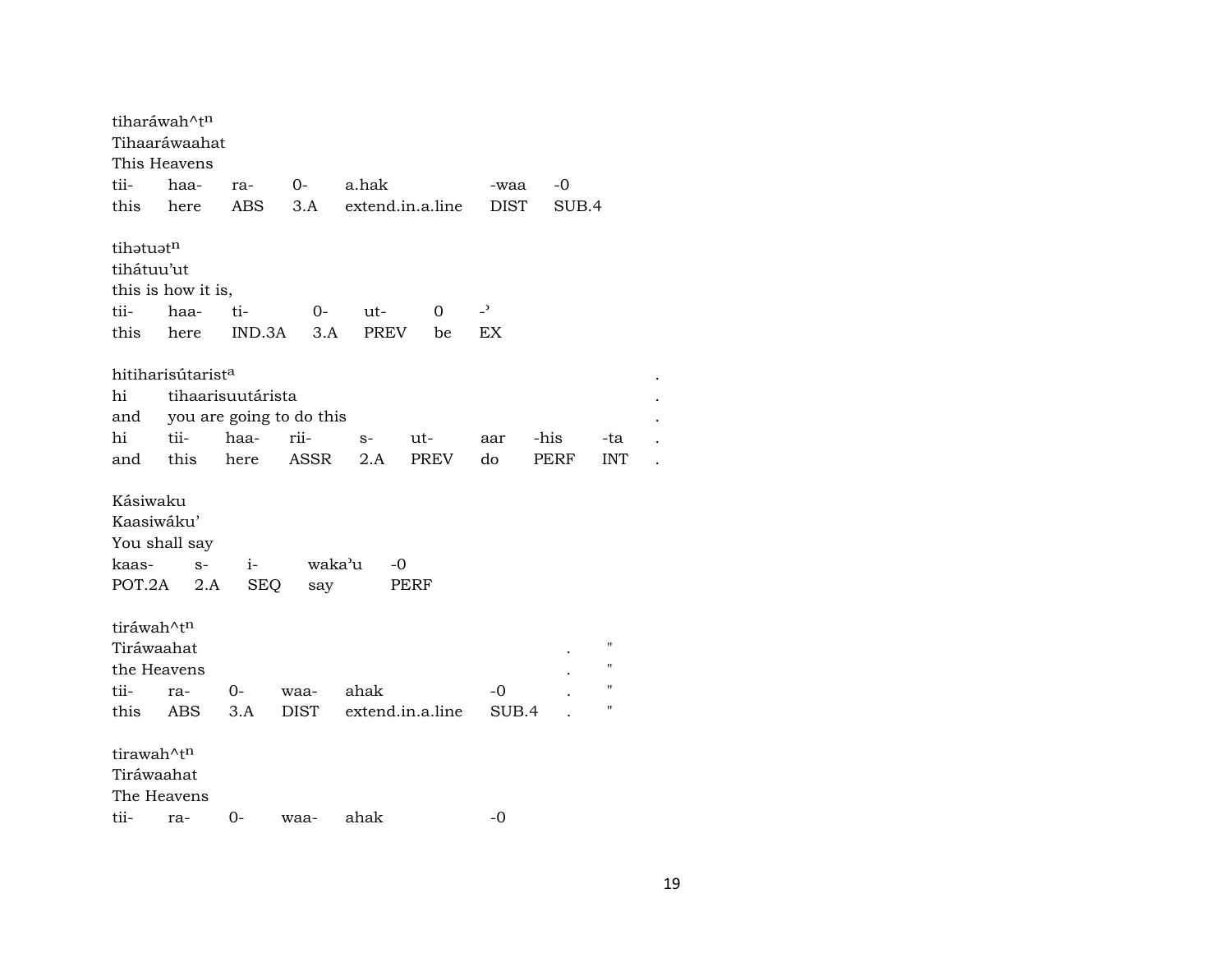#### this ABS 3.A DIST extend.in.a.line SUB.4

| nikuwitiwáku         |                        |                 | kúrahus  |           |      |          |  |
|----------------------|------------------------|-----------------|----------|-----------|------|----------|--|
| rikuwitiwáku'        |                        | kúrahus         |          |           |      |          |  |
| that is what he said | the old man            |                 |          |           |      |          |  |
| riku-                | $\overline{\text{wi}}$ | $t_{i-1}$       | $\Omega$ | waka'u -0 |      | kurahuus |  |
| that.is              |                        | QUOT IND.3A 3.A |          | sav       | PERF | old.man  |  |

| $\epsilon$ |  |  |
|------------|--|--|
|            |  |  |

- $\alpha$
- $^{\prime\prime}$
- "

| witatarapakíhust <sup>a</sup> |  |
|-------------------------------|--|
|-------------------------------|--|

Witataraapakiíhusta

We are going to say

|  |  |  | wi- ta-   t- a-  rak- waki.a   -:hus -ta              |  |
|--|--|--|-------------------------------------------------------|--|
|  |  |  | QUOT IND.1/2A 1.A IN.PL.P 1/2.PL say.PL.IMPF IMPF INT |  |

| tiráwah^t <sup>n</sup> |      |          |      |                       |       |   | Náw <sup>a</sup> |
|------------------------|------|----------|------|-----------------------|-------|---|------------------|
| Tiráwaahat             |      |          |      |                       |       | " | Ráwa             |
| the Heavens            |      |          |      |                       |       | " | <b>Now</b>       |
| tii-                   | ra-  | $\Omega$ | waa- | ahak                  | $-0$  |   | rawa             |
| this                   | ABS. | 3.A      |      | DIST extend.in.a.line | SUB.4 | " | now              |

i , kúrahus i kúrahus so the old man i kurahuus and old.man

iwirurúšiar<sup>a</sup> iwiruurúci'aara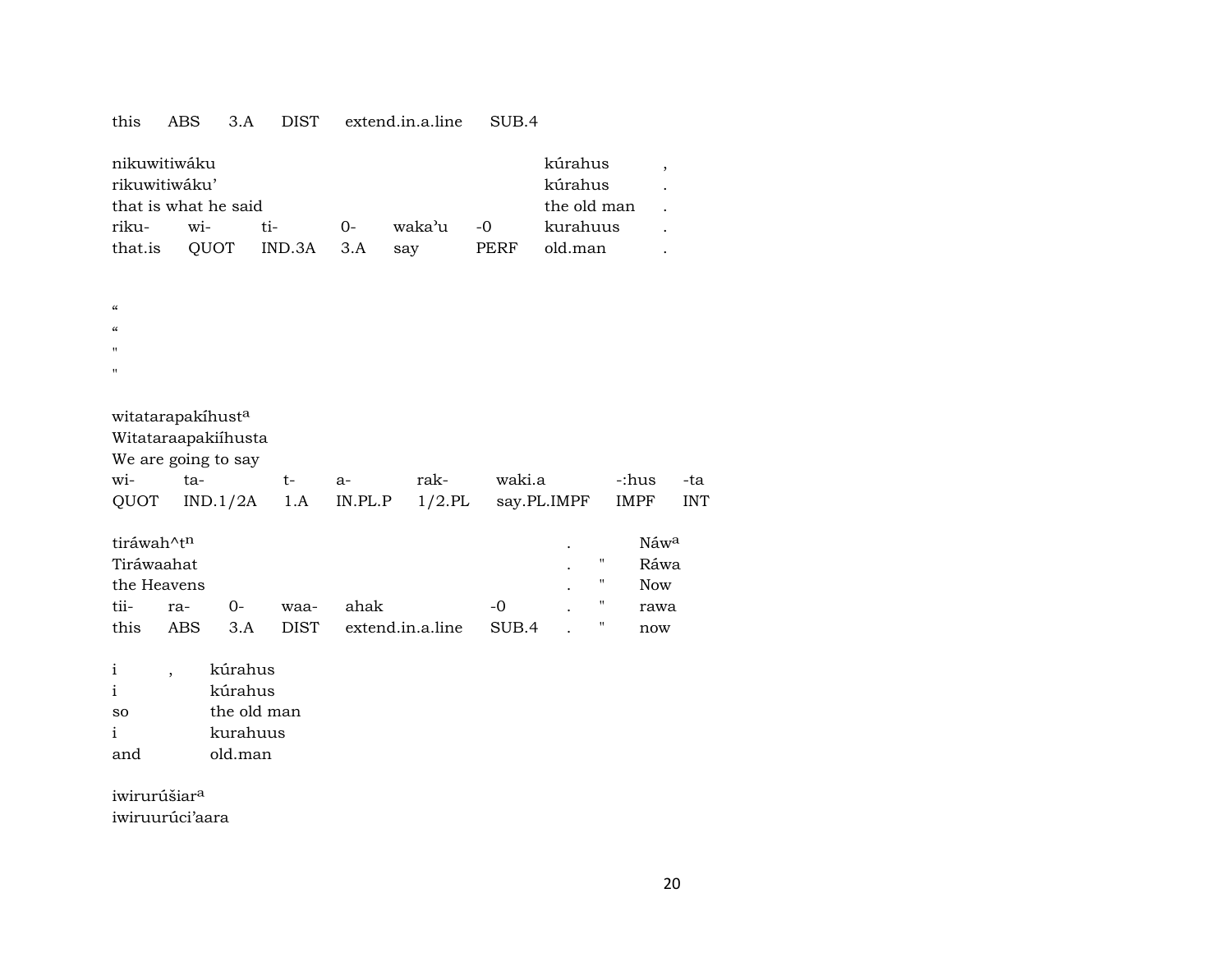| after he did that      |      |          |                       |           |                  |             |            |             |            |   |
|------------------------|------|----------|-----------------------|-----------|------------------|-------------|------------|-------------|------------|---|
| ii-                    | wii- | ruu-     | ra-                   |           | $0-$             | ut-         | $i-$       | aar         | -a         |   |
| then                   | when | then     | ABS                   |           | 3.A              | PREV        | <b>SEQ</b> | do          | SUB.1      |   |
|                        |      |          |                       |           |                  |             |            |             |            |   |
| tirak <sup>u</sup>     |      |          |                       |           |                  |             |            |             |            |   |
| tiíraaku               |      |          |                       |           |                  |             |            |             |            |   |
| this one sitting       |      |          |                       |           |                  |             |            |             |            |   |
| tii-                   | ra-  | 0-       | kus                   |           | $-0$             |             |            |             |            |   |
| this                   | ABS  | 3.A      | be sitting            |           | SUB.4            |             |            |             |            |   |
| tiráwah^t <sup>n</sup> |      |          |                       |           |                  |             |            |             |            |   |
| Tiráwaahat             |      |          |                       |           |                  |             |            |             |            |   |
| the Heavens            |      |          |                       |           |                  |             |            |             |            |   |
| tii-                   | ra-  | $0-$     | waa-                  | ahak      |                  |             | -0         |             |            |   |
| this                   | ABS  | 3.A      | <b>DIST</b>           |           | extend.in.a.line |             | SUB.4      |             |            |   |
|                        |      |          |                       |           |                  |             |            |             |            |   |
| nikutahapakiahu        |      |          |                       |           |                  |             |            |             |            |   |
| rikutahapakí'aahu'     |      |          |                       |           |                  |             |            |             |            |   |
| that is what we say    |      |          |                       |           |                  |             |            |             |            |   |
| riku-                  | ta-  |          | t-                    | rak-      |                  | waki.a      |            | -:hus       |            |   |
|                        |      |          | 1.A                   | $1/2$ .PL |                  | say.PL.IMPF |            | IMPF        |            |   |
| that.is                |      | IND.1/2A |                       |           |                  |             |            |             |            |   |
| kúrahus                |      |          | nikuwitiwáku          |           |                  |             |            |             |            |   |
| Kúrahus                |      |          | rikuwitiwáku'         |           |                  |             |            |             |            |   |
| The old man            |      |          | that is what he said: |           |                  |             |            |             |            |   |
| kurahuus               |      | riku-    | wi-                   |           | ti-              | $0-$        |            | waka'u      | -0         |   |
| old.man                |      | that.is  |                       | QUOT      | IND.3A           | 3.A         | say        |             | PERF       | Ħ |
|                        |      |          |                       |           |                  |             |            |             |            |   |
| tatarapakíhusta        |      |          |                       |           |                  |             |            |             |            |   |
| Tataraapakiíhusta      |      |          |                       |           |                  |             |            |             |            |   |
| We are going to say    |      |          |                       |           |                  |             |            |             |            |   |
| ta-                    |      | t-<br>a- |                       | rak-      |                  | waki.a      |            | -:hus       | -ta        |   |
| IND.1/2A               |      | 1.A      | IN.PL.P               | $1/2$ .PL |                  | say.PL.IMPF |            | <b>IMPF</b> | <b>INT</b> |   |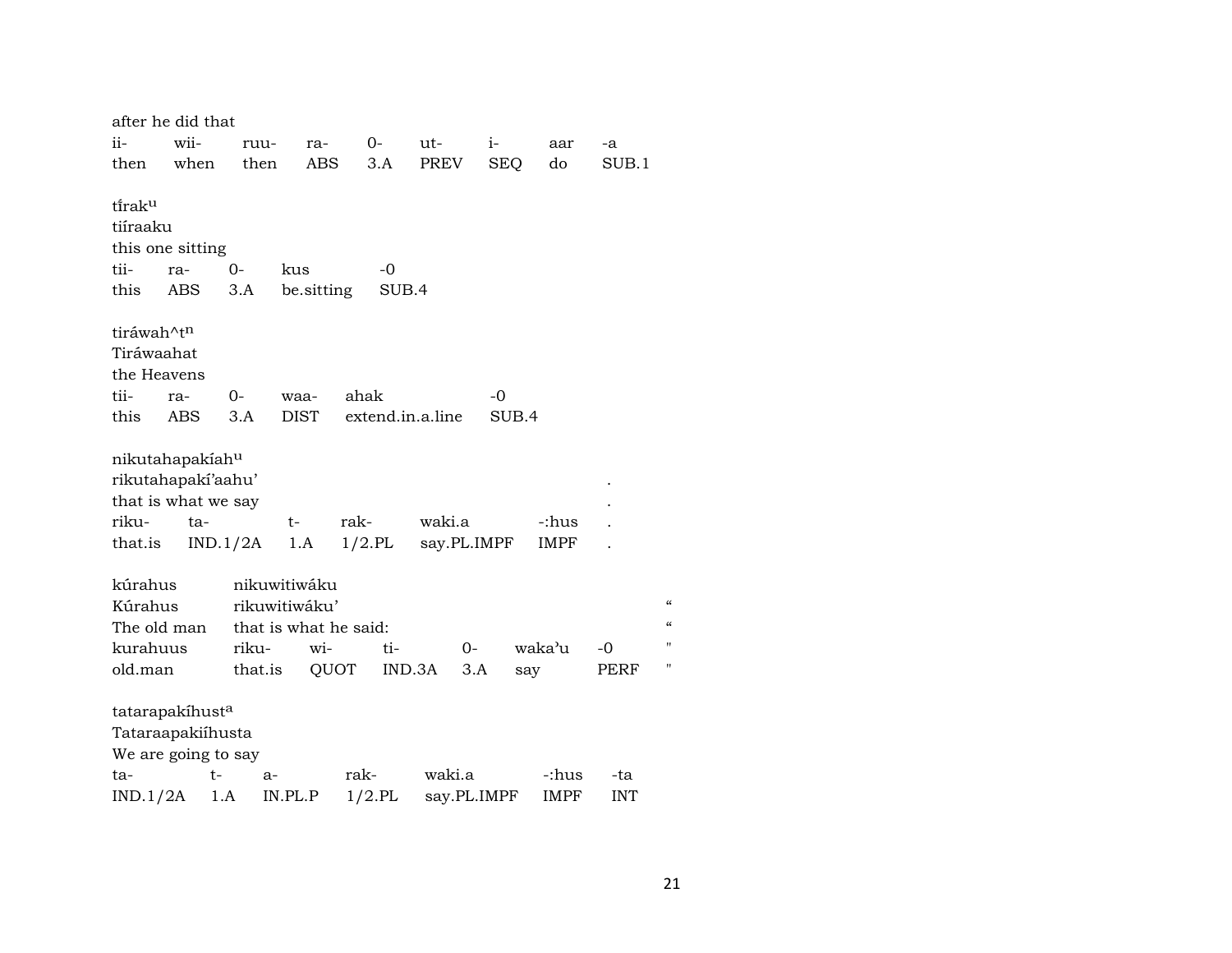| atiratiwiraruš <sup>i</sup>  |                       |                                  |                      |             |             |             |         |                          |                          |            |       |
|------------------------------|-----------------------|----------------------------------|----------------------|-------------|-------------|-------------|---------|--------------------------|--------------------------|------------|-------|
| Atíra'                       |                       | tiwiraruuci                      |                      |             |             |             |         |                          |                          |            |       |
| Mother                       |                       | this one                         |                      |             |             |             |         |                          |                          |            |       |
| ati-                         | raa                   | tii-                             | wii-                 | ra-         | 0-          | ra.uc       |         | $-i$                     |                          |            |       |
| 1.POSS                       | mother                | this                             | $\operatorname{now}$ | <b>ABS</b>  | 3.A         | be.lying.PL |         | SUB.2                    |                          |            |       |
| tirawahakskaku               |                       |                                  |                      |             |             |             |         | $\overline{\phantom{a}}$ | $\mathcal{C}\mathcal{C}$ |            |       |
|                              | tiráwaahakskaku       |                                  |                      |             |             |             |         |                          |                          |            |       |
|                              |                       | this one with the Heavens inside |                      |             |             |             |         |                          |                          |            |       |
| tii-                         | $0-$<br>ra-           |                                  | a.waa.hak.his-       | ka-         | kus         |             | $-0$    |                          |                          |            |       |
| this                         | <b>ABS</b><br>3.A     | heavens                          |                      | in          |             | be.sitting  | SUB.4   |                          |                          |            |       |
|                              |                       |                                  |                      |             |             |             |         |                          |                          |            |       |
|                              | Witiwáhukskaku        |                                  |                      |             |             |             |         |                          | $^\mathrm{,}$            |            |       |
|                              | Witiwaáhakskaku       |                                  |                      |             |             |             |         |                          |                          |            |       |
|                              | The Heavens is in it  |                                  |                      |             |             |             |         |                          |                          |            |       |
| wi-                          | ti-                   | $0-$                             | a.waa.hak.his-       |             | ka-         | kus         |         | $-0$                     |                          |            |       |
| QUOT                         | IND.3A                | 3.A                              | heavens              |             | in          | be.sitting  |         | <b>PERF</b>              |                          |            |       |
|                              |                       |                                  |                      |             |             |             |         |                          |                          |            |       |
| $\mathbf{H}$                 |                       |                                  |                      |             |             |             |         |                          |                          |            |       |
| $\blacksquare$               |                       |                                  |                      |             |             |             |         |                          |                          |            |       |
| $\mathbf{H}$                 |                       |                                  |                      |             |             |             |         |                          |                          |            |       |
| п                            |                       |                                  |                      |             |             |             |         |                          |                          |            |       |
| $\pmb{\mathsf{H}}$           |                       |                                  |                      |             |             |             |         |                          |                          |            |       |
|                              |                       |                                  |                      |             |             |             |         |                          |                          |            |       |
| nikuwitiratírak <sup>u</sup> |                       |                                  |                      |             |             |             |         |                          |                          |            |       |
| Rikuwitíra'                  |                       |                                  |                      |             |             |             | tíraaku |                          |                          |            |       |
|                              | That is the way it is |                                  |                      |             |             |             | this    |                          |                          |            |       |
| riku-                        | wi-                   | ti-                              | $0-$                 | raa-        | $\mathbf 0$ | $-0$        | tii-    | ra-                      | $0-$                     | kus        | $-0$  |
| that.is                      | QUOT                  | IND.3A                           | 3.A                  | way         | be          | PERF        | this    | ABS                      | 3.A                      | be.sitting | SUB.4 |
|                              |                       |                                  |                      |             |             |             |         |                          |                          |            |       |
| awáhaksu                     |                       |                                  |                      | kúrahus     |             |             |         |                          |                          |            |       |
| Awaáhaksu'                   |                       |                                  |                      | Kúrahus     |             |             |         |                          |                          |            |       |
| Heavens                      |                       |                                  |                      | The old man |             |             |         |                          |                          |            |       |
| a.waa.hak.his-               |                       | $-u^{\prime}$                    |                      | kurahuus    |             |             |         |                          |                          |            |       |
|                              |                       |                                  |                      |             |             |             |         |                          |                          |            |       |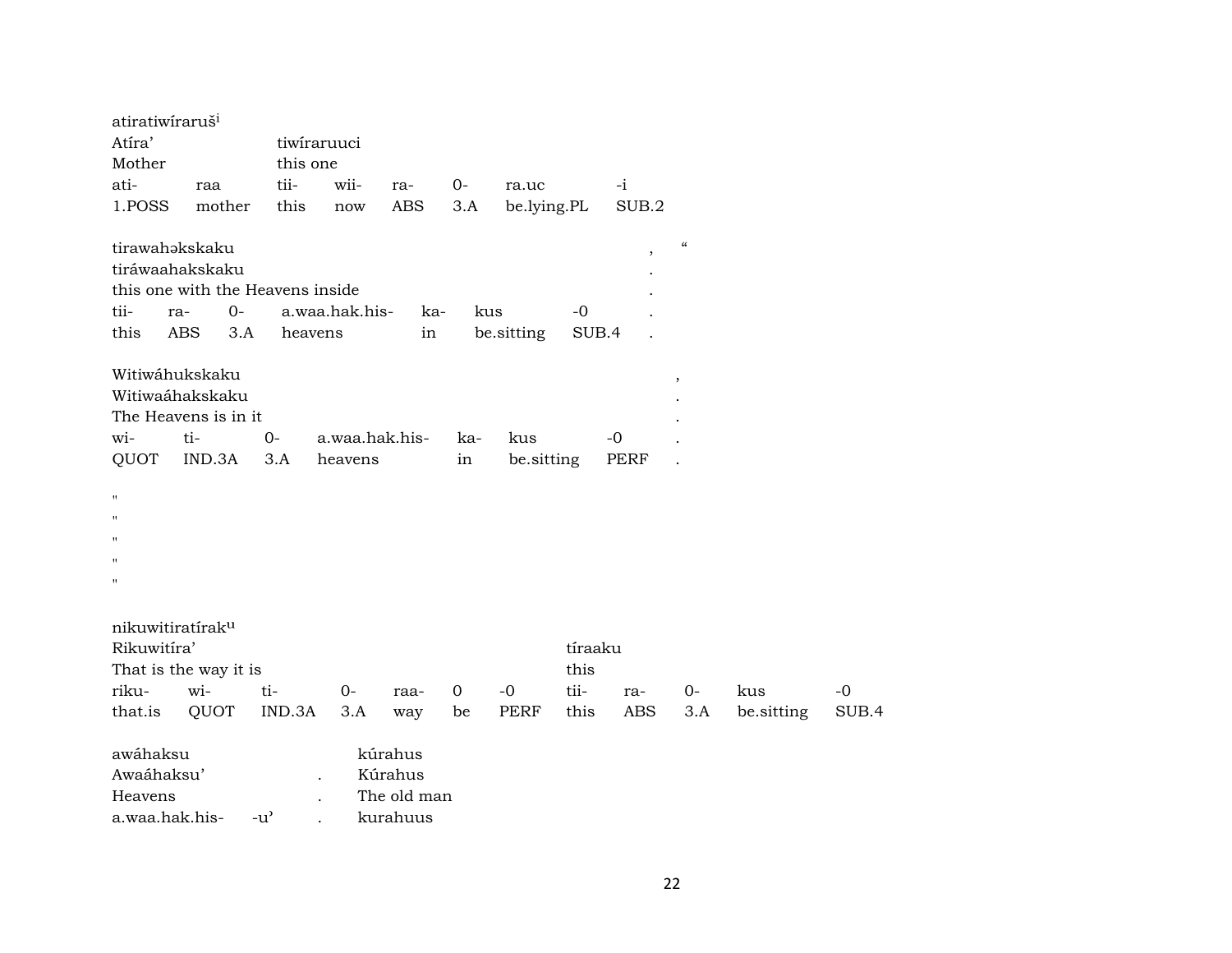# heavens NOM . old.man

| nikuwitiwáku                |         |             |          |           |                  |             | "<br>$\cdot$  |                     |            |
|-----------------------------|---------|-------------|----------|-----------|------------------|-------------|---------------|---------------------|------------|
| rikuwitiwáku'               |         |             |          |           |                  |             | $\mathcal{C}$ |                     |            |
| that is what he said        |         |             |          |           |                  |             | $\mathcal{C}$ |                     |            |
| riku-                       | wi-     |             | ti-      | $O -$     | waka'u           | $-0$        | 11            |                     |            |
| that.is                     |         | QUOT        | IND.3A   | 3.A       | say              | PERF        | 11            |                     |            |
| Tatarapakíhust <sup>a</sup> |         |             |          |           |                  |             |               |                     |            |
| Tataraapakiíhusta           |         |             |          |           |                  |             |               |                     |            |
| We are going to say         |         |             |          |           |                  |             |               |                     |            |
| ta-                         |         | $t-$        | $a-$     | rak-      |                  | waki.a      | -:hus         | -ta                 |            |
| $IND.1/2A$ 1.A              |         |             | IN.PL.P  | $1/2$ .PL |                  | say.PL.IMPF | IMPF          | <b>INT</b>          |            |
| tiráwah^tn                  |         |             |          |           |                  |             |               | $^{\prime\prime}$   |            |
| Tiráwaahat                  |         |             |          |           |                  |             |               | $\blacksquare$      |            |
| the Heavens                 |         |             |          |           |                  |             |               | $\pmb{\mathsf{H}}$  |            |
| tii-                        | ra-     | $O -$       | waa-     | ahak      |                  | $-0$        |               | $\pmb{\mathsf{H}}$  |            |
| this                        | ABS     | 3.A         | DIST     |           | extend.in.a.line | SUB.4       |               | $\pmb{\mathsf{H}}$  |            |
|                             |         |             |          |           |                  |             |               |                     |            |
| $\mathsf{A}$                | kúrahus |             | ahawáku  |           |                  |             |               | ,                   | $\epsilon$ |
| A                           | kúrahus |             | ahawáku' |           |                  |             |               |                     | $\epsilon$ |
| And                         |         | the old man | he said  |           |                  |             |               |                     | $\epsilon$ |
| a                           |         | kurahuus    | ar-      | ra-       | 0-               | waka'u      | $-0$          | ,                   | Ħ          |
| and                         | old.man |             | EV       | ABS       | 3.A              | say         | PERF          | ,                   | 11         |
| Tirátpari                   |         |             |          |           |                  |             |               | ákitar <sup>u</sup> |            |
| Tirátpari                   |         |             |          |           |                  |             |               | ákitaaru'           |            |
| This one of mine            |         |             |          |           |                  |             | tribe         |                     |            |

| $11110$ 0110 01 1111110 | .                                               |  |  |     |
|-------------------------|-------------------------------------------------|--|--|-----|
| tii- ra- t- warii       |                                                 |  |  |     |
|                         | this ABS 1.A be.going.about.IMPF IMPF.SUB tribe |  |  | NOM |

nikuwitíra rikuwitíra'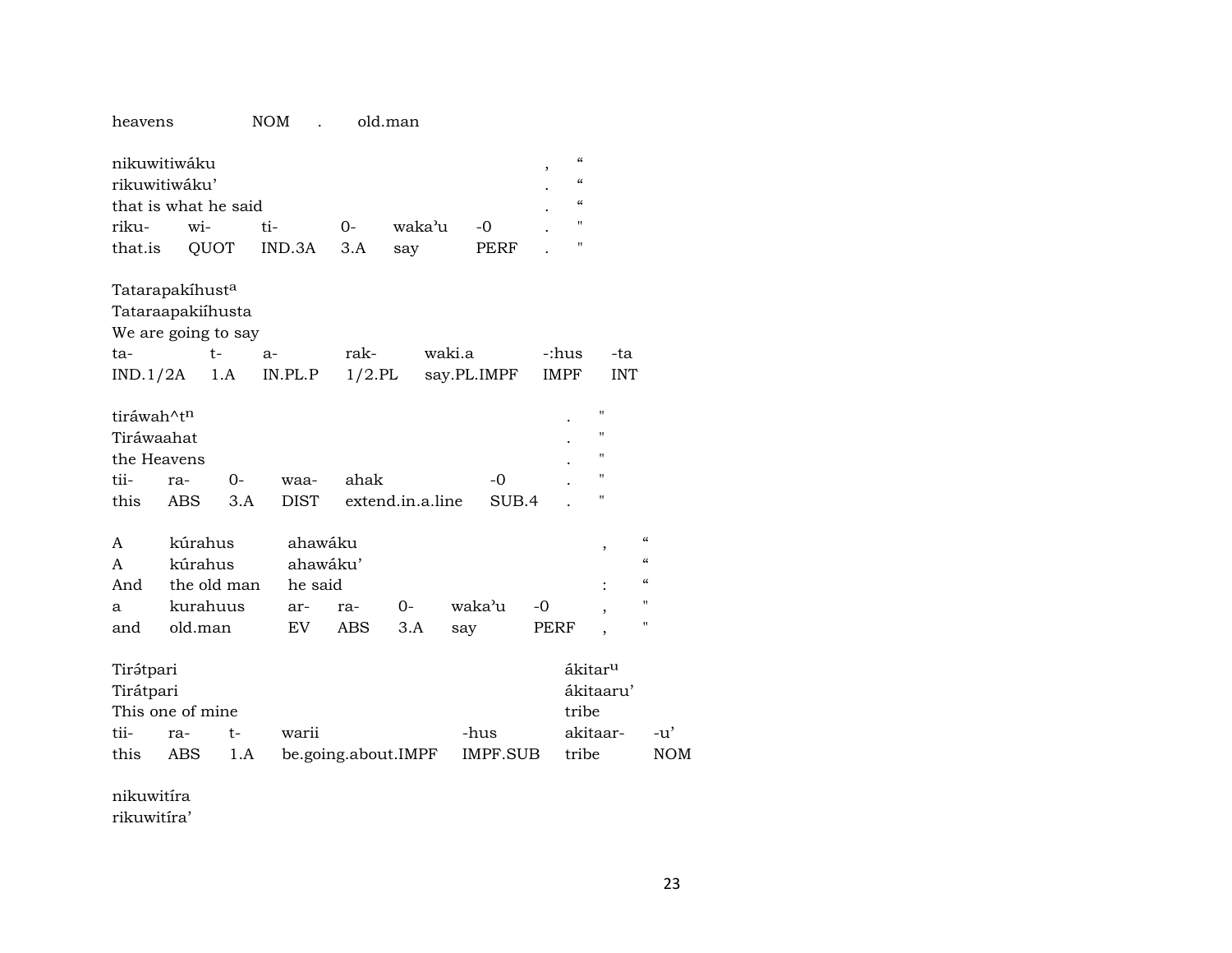| that is the way                 |      |                |             |                                           |             |                |                |        |                                        |            |      |            |
|---------------------------------|------|----------------|-------------|-------------------------------------------|-------------|----------------|----------------|--------|----------------------------------------|------------|------|------------|
| riku-                           | wi-  |                | ti-         | $O-$                                      |             | raa-           | $\overline{0}$ |        | $-0$                                   |            |      |            |
| that.is                         |      | QUOT           | IND.3A      | 3.A                                       |             | way            |                | be     | PERF                                   |            |      |            |
|                                 |      |                |             |                                           |             |                |                |        |                                        |            |      |            |
| tiwiratutar <sup>a</sup>        |      |                |             |                                           |             |                |                |        |                                        |            |      |            |
| tiwiratuutaara                  |      |                |             |                                           |             |                |                |        |                                        |            |      |            |
| this that I have done           |      |                |             |                                           |             |                |                |        |                                        |            |      |            |
| tii-                            | wii- | ra-            | t-          | ut-                                       |             | aar            |                | -a     |                                        |            |      |            |
| this                            | now  | ABS            |             | 1.A                                       | <b>PREV</b> | do             |                | SUB.1  |                                        |            |      |            |
| tirarušiátir <sup>a</sup>       |      |                |             |                                           |             |                |                |        |                                        |            |      |            |
| tíraruuci                       |      |                |             |                                           |             |                |                | Atíra' |                                        |            |      |            |
| this one                        |      |                |             |                                           |             |                |                | Mother |                                        |            |      |            |
| tii-                            | ra-  | 0-             |             | ra.uc                                     |             | -i             |                | ati-   |                                        | raa        |      |            |
| this                            | ABS  | 3.A            |             | be.lying.PL                               |             | SUB.2          |                |        | 1.POSS                                 | mother     |      |            |
|                                 |      |                |             |                                           |             |                |                |        |                                        |            |      |            |
| nikutiwáhakskakust <sup>a</sup> |      |                |             |                                           |             |                |                |        |                                        |            |      |            |
| rikutiwaáhakskakusta            |      |                |             |                                           |             |                |                |        |                                        |            |      |            |
|                                 |      |                |             | that is where the Heavens is to be inside |             |                |                |        |                                        |            |      |            |
| riku-                           | ti-  |                | $0-$        |                                           |             | a.waa.hak.his- |                | ka-    | kus                                    |            | -his | -ta        |
| that.is                         |      | IND.3A         | 3.A         | heavens                                   |             |                |                | in     |                                        | be.sitting | PERF | <b>INT</b> |
|                                 |      |                |             |                                           |             |                |                |        |                                        |            |      |            |
| Н                               |      | Kišakusutíraku |             |                                           |             |                |                |        |                                        |            |      |            |
| Н                               |      | Kicákusu'      |             |                                           |             | tíraaku        |                |        |                                        |            |      |            |
| н                               |      | Buffalo scalp  |             |                                           | this        |                |                |        |                                        |            |      |            |
| 11                              |      | kiic.ca.kus    |             | $-u^{\prime}$                             | tii-        | ra-            |                |        | $0-$                                   | kus        | $-0$ |            |
| П                               |      | buffalo.mane   |             | <b>NOM</b>                                | this        |                | ABS            |        | 3.A                                    | be.sitting |      | SUB.4      |
| tuháihk <sup>u</sup>            |      |                |             |                                           |             |                |                |        |                                        |            |      |            |
| tuuhá'ihku'                     |      |                |             |                                           |             |                |                |        | $\boldsymbol{\zeta}\boldsymbol{\zeta}$ |            |      |            |
| he meant it                     |      |                |             |                                           |             |                |                |        | $\mathcal{C}$                          |            |      |            |
| ti-                             | 0-   |                | ut-         | ra'ihk                                    |             | -:hus          |                |        | $\pmb{\mathsf{H}}$                     |            |      |            |
| IND.3A                          | 3.A  |                | <b>PREV</b> | mean                                      |             | <b>IMPF</b>    |                |        | $\pmb{\mathsf{H}}$                     |            |      |            |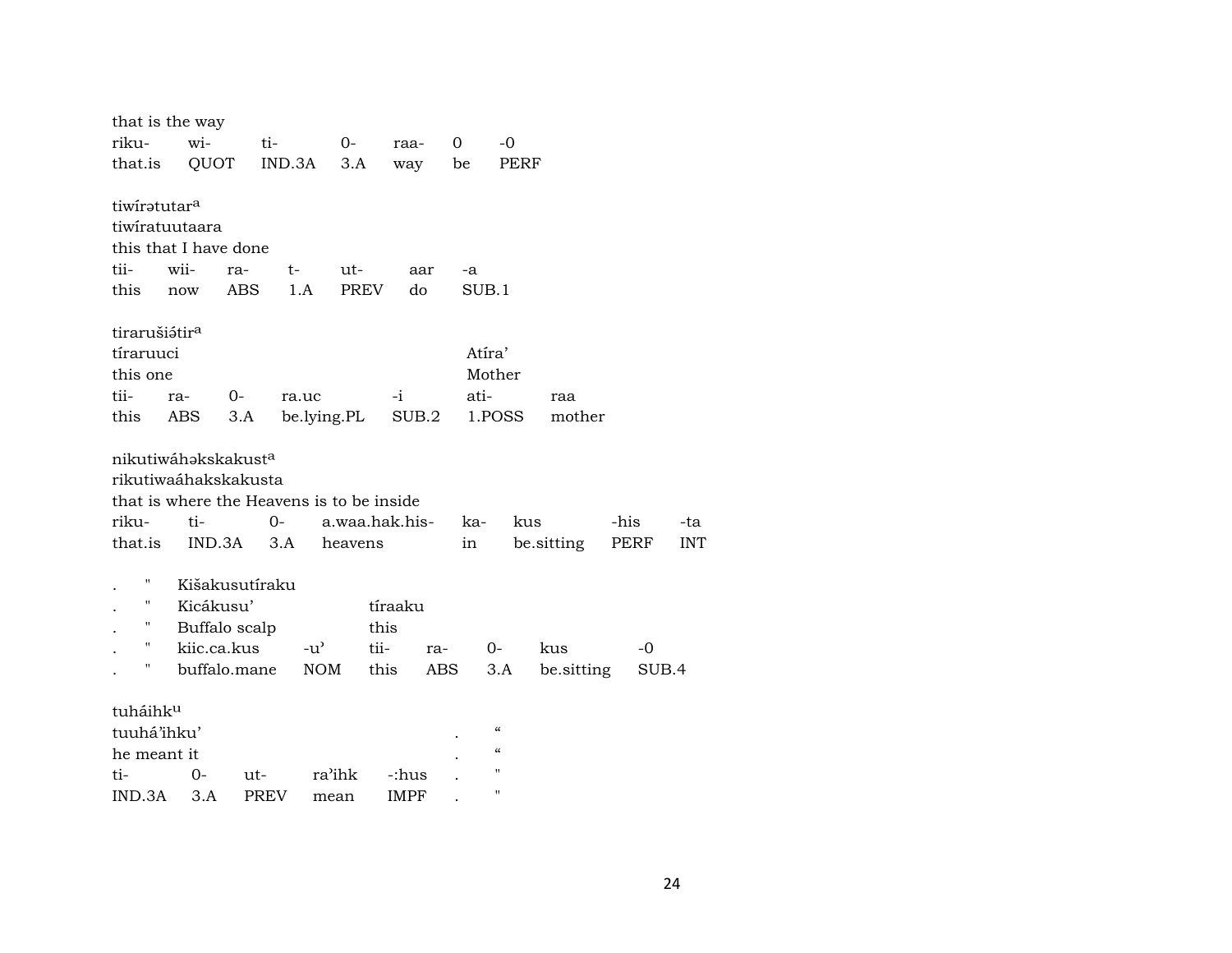|                                         | nikutiwáhakskawista<br>Rikutiwaáhakskawista                                 |                          |                                         |           |                   |              |             |            |
|-----------------------------------------|-----------------------------------------------------------------------------|--------------------------|-----------------------------------------|-----------|-------------------|--------------|-------------|------------|
|                                         |                                                                             |                          | That is where the Heavens will be in it |           |                   |              |             |            |
| riku-                                   | ti-                                                                         | $O -$                    | a.waa.hak.his-                          | ka        | -wi               | -his         | -ta         |            |
| that.is                                 | IND.3A                                                                      | 3.A                      | heavens                                 | be.in     | SUB.L             | <b>PERF</b>  | <b>INT</b>  |            |
|                                         | hirikuritarapakíhusta                                                       |                          |                                         |           |                   |              |             |            |
| hi                                      |                                                                             | rikuriitaraapakiihusta   |                                         |           |                   |              |             |            |
| and                                     |                                                                             |                          | that is what we are going to say        |           |                   |              |             |            |
| hi                                      | riku-                                                                       | rii-                     | $t-$<br>$a-$                            | rak-      | waki.a            |              | -:hus       | -ta        |
| and                                     | that.is                                                                     | ASSR                     | IN.PL.P<br>1.A                          | $1/2$ .PL | say.PL.IMPF       |              | <b>IMPF</b> | <b>INT</b> |
| $\mathcal{C}$                           |                                                                             |                          |                                         |           |                   |              |             |            |
|                                         |                                                                             |                          |                                         |           |                   |              |             |            |
|                                         |                                                                             |                          |                                         |           |                   |              |             |            |
| wi-<br>QUOT                             | Witiwáhakskaku<br>Witiwaáhakskaku<br>The Heavens is inside<br>ti-<br>IND.3A | $O -$<br>3.A             | a.waa.hak.his-<br>heavens               | ka-<br>in | kus<br>be sitting | $-0$<br>PERF |             |            |
|                                         |                                                                             |                          |                                         |           |                   |              |             |            |
| П                                       | Háª                                                                         | Ţ                        |                                         |           |                   |              |             |            |
| "                                       | Há'a                                                                        |                          |                                         |           |                   |              |             |            |
| "                                       | Ha                                                                          | Ţ                        |                                         |           |                   |              |             |            |
| $\pmb{\mathsf{H}}$                      | haa                                                                         | $\overline{\phantom{a}}$ |                                         |           |                   |              |             |            |
| $\pmb{\mathsf{H}}$                      | ha                                                                          | $\overline{\phantom{a}}$ |                                         |           |                   |              |             |            |
| tiráwahatn<br>Tiráwaahat<br>the Heavens |                                                                             |                          |                                         |           |                   |              |             |            |
| tii-                                    | ra-                                                                         | 0-<br>waa-               | ahak                                    | $-0$      |                   |              |             |            |